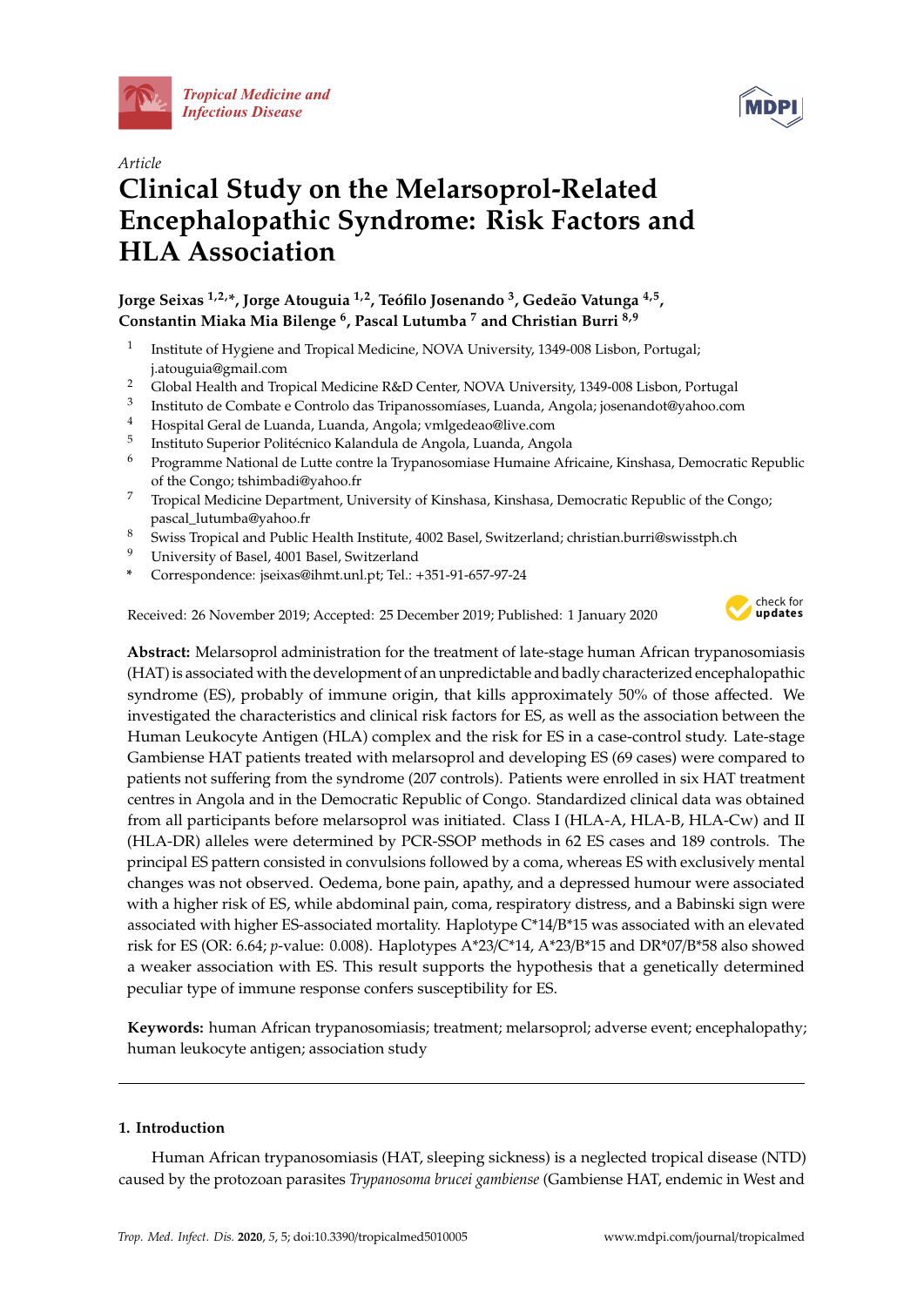Central Africa) and *Trypanosoma brucei rhodesiense* (Rhodesiense HAT, endemic in Eastern and Southern Africa). The disease is transmitted through the bite of infected tsetse flies. HAT caused devastating epidemics at the beginning and the end of the 20th century [\[1\]](#page-13-0). As a consequence of intense and sustained control and surveillance activities which developed in endemic countries in the last 25 years, incidence levels were brought down to an all-time historical low (<1000) in 2018. However, HAT cases are still being reported in more than 20 countries in intertropical Africa. Most of the reported cases (98%) are of Gambiense HAT, which usually causes a chronic form of infection and in which humans are the main reservoir of the parasite. Rhodesiense HAT, a zoonotic disease that occasionally affects humans, usually causes a more acute form of disease and accounts for the remaining number of cases. HAT has been targeted by WHO for sustainable elimination by 2030. The essential component of the elimination strategy is the treatment of all diagnosed cases in order to deplete the parasite's reservoir [\[2,](#page-13-1)[3\]](#page-13-2).

For over 50 years, successful treatment of sleeping sickness depended on correctly evaluating the degree of progression and severity of the disease. Following inoculation, infection remains temporally limited to the hemolymphatic system (hemolymphatic or early stage), but eventually progresses to central nervous system (CNS) invasion (meningo-encephalitic or late-stage). The transition between the early and late stage is insidious, and similar clinical features can exist in both stages [\[4\]](#page-13-3). The different penetration into the CNS, the pattern of adverse drug reactions, and the ease of use dictated the selection of the available drugs according to the disease stage until very recently. The early stage was treated with pentamidine or suramin because of the acceptable safety profile but insufficient drug levels in the cerebrospinal fluid (CSF). Late-stage *T.b. gambiense* HAT was typically treated with melarsoprol, and exceptionally with eflornithine. In 2009, the nifurtimox-eflornithine combination therapy (NECT) was added to the WHO essential drug list, replacing the more toxic drug, melarsoprol, as the first line of choice. NECT is, however, unreliable for the treatment of late-stage Rhodesiense HAT, and in this condition, melarsoprol remains the first choice [\[5\]](#page-13-4). In 2018, the European Medicines Agency gave a positive scientific opinion on the new oral monotherapy fexinidazole for use against both stages of Gambiense HAT, and subsequently, a marketing authorization was issued in the Democratic Republic of Congo [\[6\]](#page-13-5). The WHO updated their treatment guidelines accordingly in August 2019; melarsoprol is now limited to treatment of late-stage *T.b. rhodesiense* and as the last treatment option for relapse cases in *T.b. gambiense* HAT [\[7\]](#page-13-6). Clinical research to assess the efficacy of fexinidazole against *T.b. rhodesiense* has recently been initiated (ClinicalTrials.gov Identifier: NCT03974178).

Melarsoprol (Arsobal<sup>TM</sup>), introduced in 1949, was the first drug to efficiently treat both forms of late-stage HAT. Melarsoprol is the combination of melarsen oxide (a trivalent organic arsenical) with dimercaprol (British anti-lewisite, a heavy metal chelator developed as an antidote to arsenical-based nerve gases) [\[8\]](#page-13-7). Melarsoprol administration is associated with many adverse drug reactions, but the most severe and feared one is the encephalopathic syndrome (ES). ES is a badly defined, life-threatening neurological complication. ES may occur at any time-point after the first melarsoprol administration and up to 30 days after the last one, with a median and peak occurrence around day nine of treatment [\[9\]](#page-13-8). The incidence of ES ranges from 2 to 10% of all melarsoprol treatments, and is associated with a case fatality rate (CFR) of about 50% [\[10\]](#page-13-9). In a systematic review on ES, the average frequency appeared to be higher in Rhodesiense HAT (8.0%) than in Gambiense HAT (4.7%), with a CFR of 57% and 44%, respectively [\[11\]](#page-13-10). Despite this significant impact and more than 50 years of extensive melarsoprol usage, sound scientific knowledge regarding ES is still scarce.

Melarsoprol-associated ES is mostly described as consisting in the unpredictable and abrupt development of convulsions and intense agitation, followed by coma. However, descriptions of ES characterized only by convulsions or by the sudden onset of coma without previous convulsions also exist [\[12–](#page-13-11)[15\]](#page-13-12). Based on restricted clinical–neuropathological correlation data, three independent forms of ES have been suggested, consisting in the separate existence of convulsions, coma, or mental (psychotic) changes. The severe and usually fatal coma type of ES is described as an acute hemorrhagic leukoencephalitis that includes severe abnormalities in the brain stem, with fibrinoid necrosis of small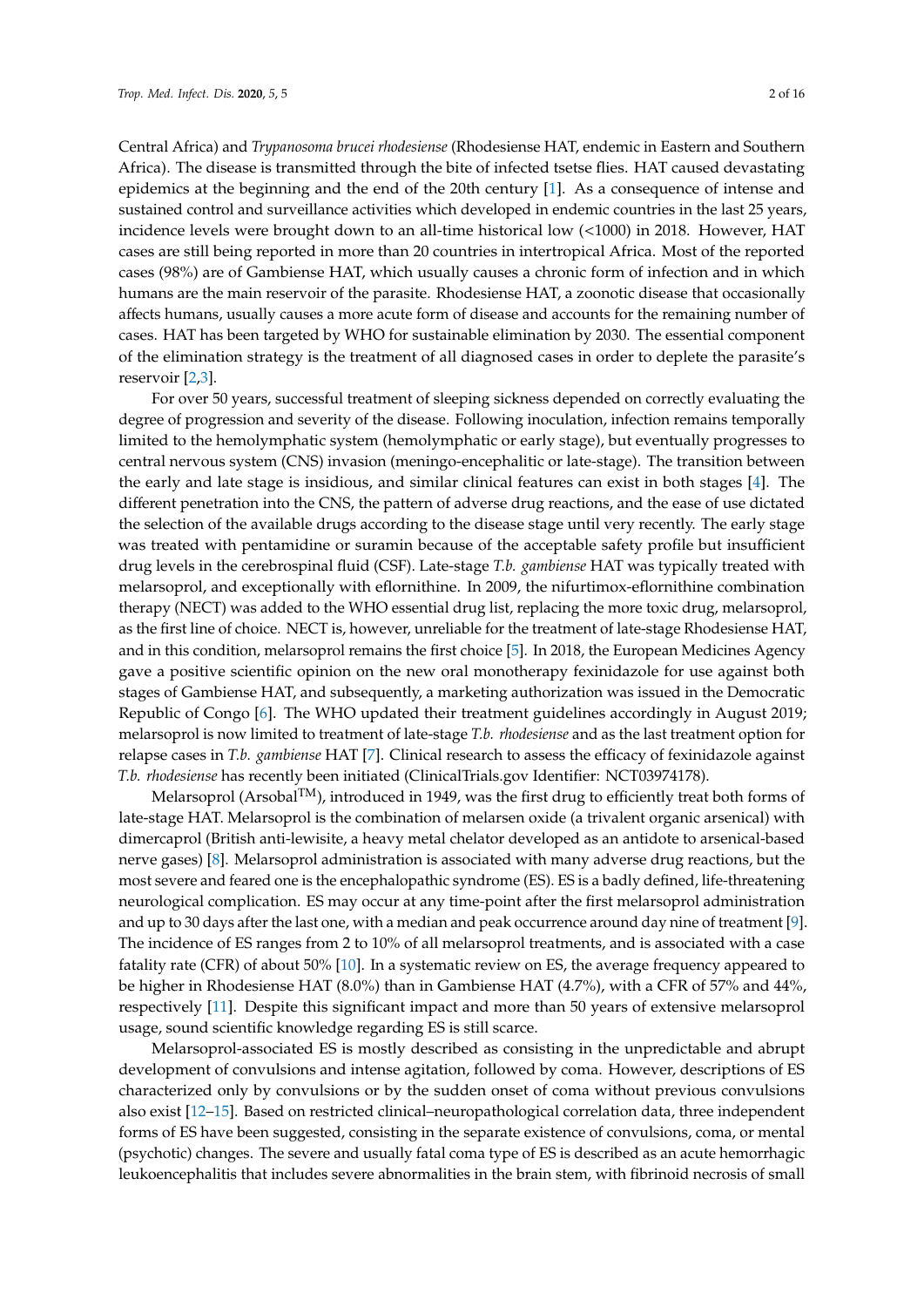vessels and ring and ball haemorrhages. It is not clear whether these forms correspond to the same etiology or if they are different phenomena. The prognosis of the three hypothetical forms also varies: coma, and to a lesser extent, convulsions are associated with high mortality, whereas the mental form is benign and self-limiting [\[16\]](#page-13-13). Furthermore, convulsions, episodes of decreased level of consciousness, and psychotic manifestations are common displays of the severe CNS damage that occurs in late-stage HAT [\[17\]](#page-14-0).

The cause of ES was generally assumed to be an immune phenomenon occurring mainly in the CNS and involving a complex host–drug–parasite interaction [\[18](#page-14-1)[–21\]](#page-14-2). The Human Leukocyte Antigen (HLA) complex is a gene complex encoding the major histocompatibility complex (MHC) proteins in humans [\[22\]](#page-14-3). HLA is accepted as the major determinant of the immune response in humans. HLA determines the differentiation between "self" and "non-self", and is involved in auto-immune diseases, as well as in determining susceptibility and resistance to several infectious diseases [\[23,](#page-14-4)[24\]](#page-14-5).

In order to improve the definition of the syndrome, to identify and quantify clinical risk factors for ES and for the ES case fatality rate, and also to determine whether an association between ES and Class I and II HLA antigens exists, we designed and conducted a case-control study with prospective data collection on the encephalopathic syndrome during treatment of late-stage Gambiense HAT with melarsoprol.

# **2. Materials and Methods**

#### *2.1. Study Design and Conduct*

This was a case-control, non-blinded, non-randomized, non-interventive, multi-centre study, with prospective (i.e., before the patients were treated with melarsoprol) clinical data collection. Late-stage Gambiense HAT patients treated with melarsoprol and who developed or did not develop an encephalopathic syndrome were compared. The design of the study was nonparametric and aimed at testing whether or not the alleles of the HLA markers were distributed at random in patients suffering from ES [\[25\]](#page-14-6). The study was conducted from June 2002 in Angola and August 2002 in the DRC to November 2003.

Clearances were obtained from the ethical independent ethics committees of both Cantons of Basel (Switzerland) (Protocol approved under number 189/01), and of the Ministries of Health in Luanda (Angola) and Kinshasa (DRC). Informed consent was obtained from all participants or their legal tutors.

#### *2.2. Study Sites*

Participants were enrolled in six specialized HAT treatment centres supervised by the Instituto de Combate e Controlo das Tripanossomíases (ICCT) in Angola or by the Programme National de Lutte contre la Trypanosomiase Humaine Africaine (PNLTHA) in the Democratic Republic of Congo. In Angola, these centres were the Centro de Referência e Investigação de Viana (Luanda), N'Dalatando (Kwanza Norte Province), and Uíge (Uíge Province). In the DRC, participating centres were Mbuji Mayi (Kasai Oriental Province), Maluku (Kinshasa), and the Centre Neuro-Psycho-Pathologique (CNPP), Kinshasa.

# *2.3. Study Population*

Inclusion criteria for cases and controls were as follows: (1) the patient had *T. b. gambiense* infection (confirmed either serologically or parasitologically in blood or lymph) and trypanosomes in CSF and/or CSF WBC count  $>$  5 cells/mm<sup>3</sup> and/or clearly defined neurological signs; (2) the patient was treated with melarsoprol; (3) the patient was conscious at admission (Coma Score  $\geq 9$  in the modified Glasgow Coma Scale) and was not convulsing before the start of melarsoprol treatment; and (4) mental changes of the psychotic type were not reported in the anamnesis or observed before the start of melarsoprol treatment. A patient was considered a case of encephalopathic syndrome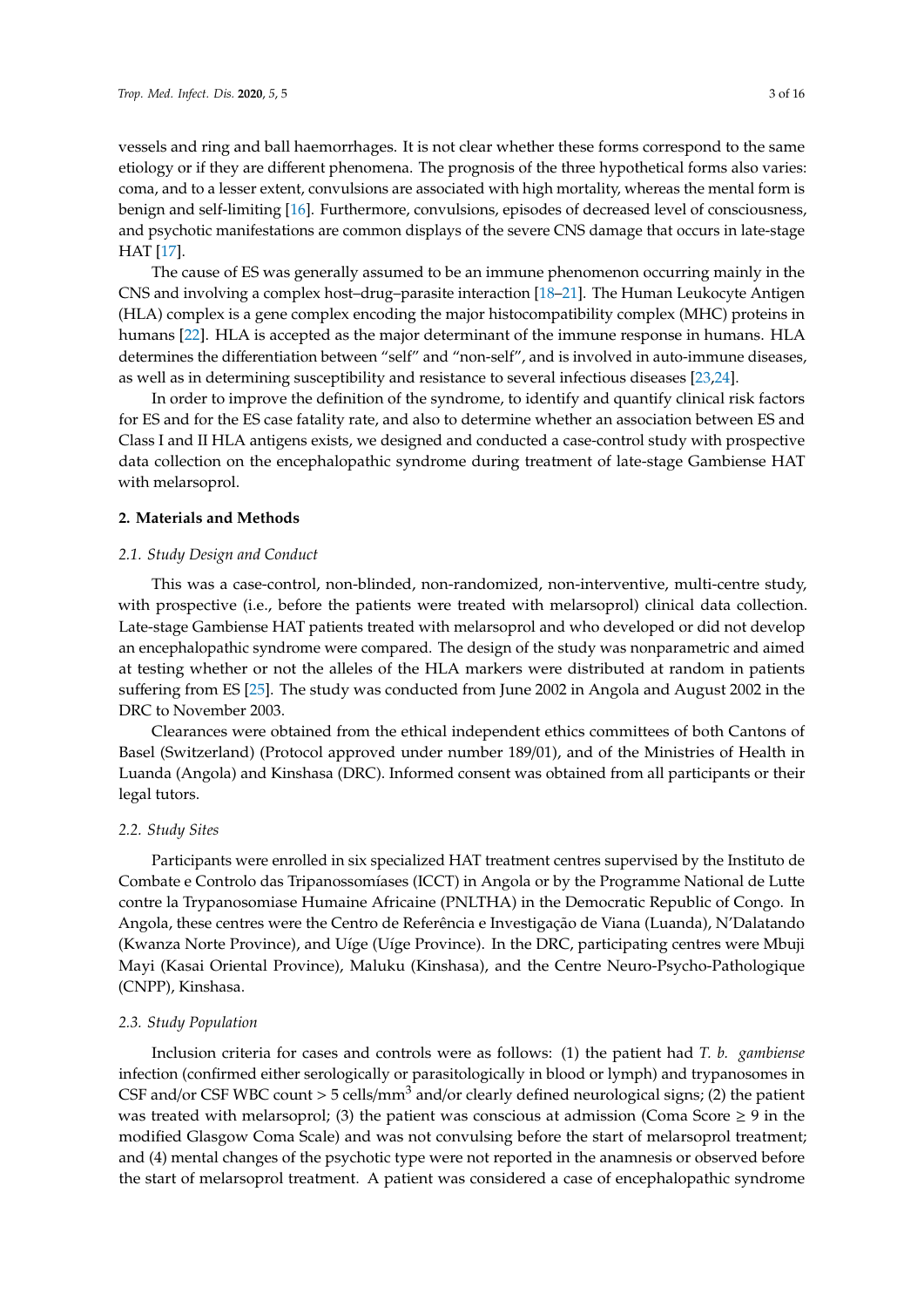when the following criteria were fulfilled: (1) onset of coma; (2) onset of convulsions; and (3) onset of severe mental symptoms, such as psychotic reactions and/or abnormal behaviour (aggressivity, severe confusion or disorientation) requiring a therapeutic intervention.

Exclusion criteria for both cases and controls were as follows: (1) the patient received melarsoprol in association with any other anti-trypanosomal drug; (2) patient follow-up could not be assured for 30 days after discharge.

For each ES case, three controls were enrolled. The controls were selected as the next three HAT patients following an ES case who underwent final discharge examination after having successfully completed treatment with melarsoprol, and did not develop ES during the follow-up period (to cover for the rare possibility of a late-onset ES).

#### *2.4. Study Methodology*

Detailed clinical data was obtained from every admitted late-stage HAT patient (and/or from relatives) before melarsoprol was initiated and recorded in a Case Report Form (CRF). When a patient developed an ES, the characteristics of the clinical presentation, of the management and of the final outcome of the syndrome were additionally inserted into the CRF.

Management of HAT patients (i.e., admission, diagnosis, treatment, discharge, and follow-up) and of ES cases in the participating centres followed the guidelines established by the respective national program. A microscopic test for *Plasmodium* was performed if the development of an ES was suspected in a patient. The test result was made available to the clinical staff for adequate management of the patient. No additional changes in routine procedures were introduced.

Blood sample collection for HLA typing was performed once the diagnosis of ES was established (cases) and at discharge for controls. Blood was collected onto filter paper cards (Generation® Sample Collection Cards, Gentra Systems, MN, USA). Dried blood-spotted cards were inserted into sealable plastic bags and stored at room temperature.

#### *2.5. Data Management*

Data on CRFs was checked for inclusion and exclusion criteria and for completeness and consistency. Missing data and clarifications were obtained from the local investigators. Data from the CRFs was double-entered into two EpiData (http://[epidata.dk](http://epidata.dk/)/) databases—one for the demographic and clinical information of cases and controls, and the other for the description of ES cases. For analysis, the databases were merged and exported to the SPSS software package (SPSS for Windows, Rel. 15.5.0. 2002. SPSS Inc., Chicago, IL, USA).

#### *2.6. HLA Typization*

HLA typing was performed at the Molecular Genetics Laboratory of the Centro de Histocompatibilidade do Norte (North Histocompatibility Centre, CHN), Porto, Portugal, the reference facility for HLA typing for transplantation patients in Northern Portugal. Samples were typed for Class I HLA-A, HLA-B, and HLA-Cw molecules, and for Class II molecules of the HLA-DRB1 category using two different commercially available PCR-based reverse line blot assays that detect specific target DNA sequences by means of multiple immobilized sequence-specific oligonucleotide (SSO) probes [\[26](#page-14-7)[–29\]](#page-14-8). The Dynal RELI™ SSO HLA Test (developed by Roche Molecular Systems, Inc. and manufactured by Dynal Biotech Ltd., Wirral, UK) for Class I molecules and the INNO-LiPA HLA-DRB1 Amplification and Hybridization Test (Innogenetics, Ghent, Belgium) for Class II molecules were used.

Hybridization was performed using an AutoLIPA (Innogenetics, Ghent, Belgium) automated assay processor, programmed to fit the Dynal RELI™ SSO HLA or the INNO-LiPA HLA-DRB1 hybridisation tests. To obtain the final HLA type, patterns were interpreted using the Dynal RELI SSO Pattern Matching Program, version 5.11 for Class I molecules (http://[imgt.cines.fr\)](http://imgt.cines.fr) (Lefranc, 2003) or the LiPA interpretation software LiRAS™ for Class II molecules (using the latest available version from Abbott).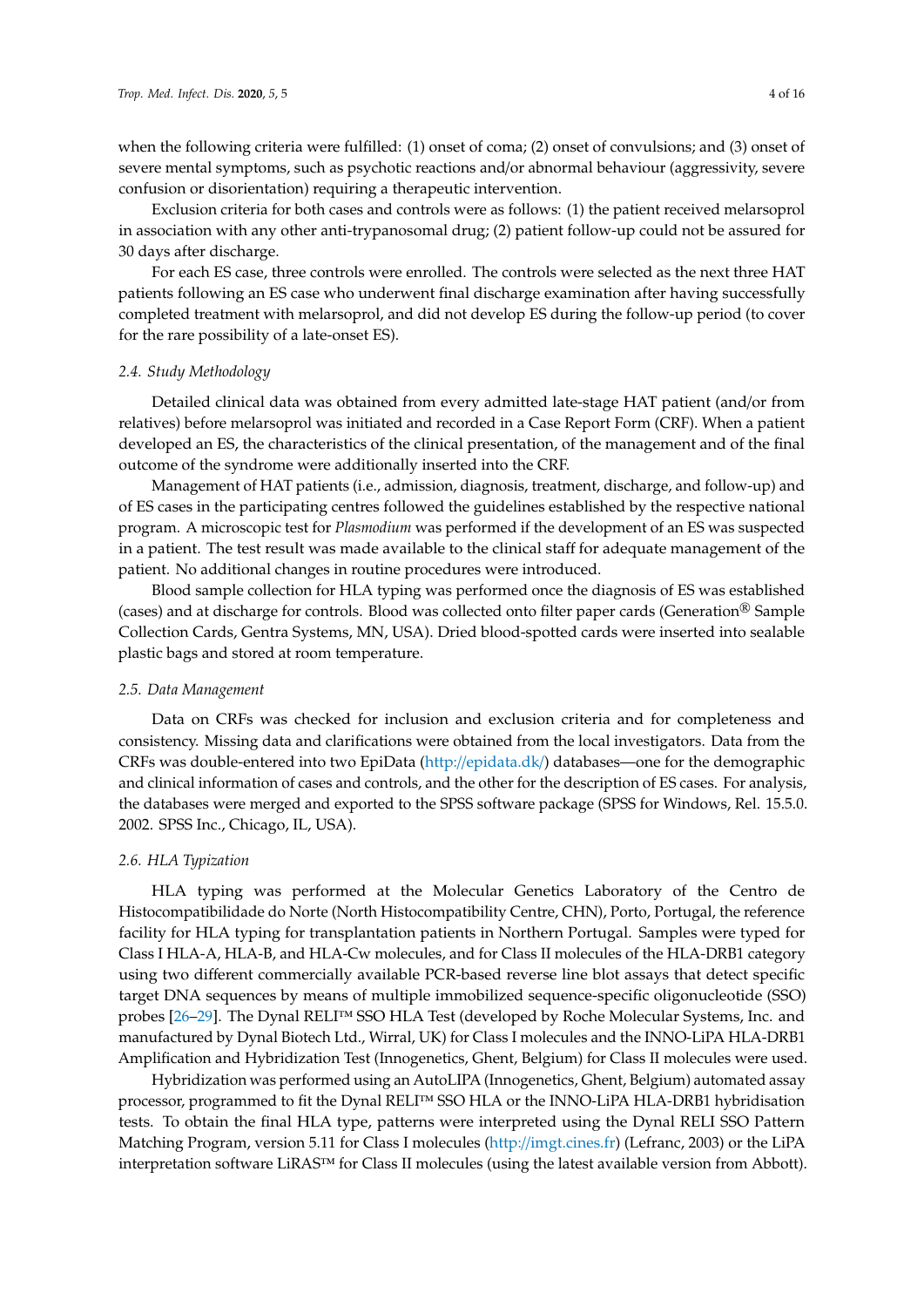#### *2.7. Statistical Analysis*

Clinical data of ES cases and controls were compared using Pearson's  $X^2$  or Fisher's test. Risk factors for ES and death from ES were assessed by calculating the corresponding Odds Ratio (OR) and the 95% confidence interval (CI) for binomial variables. The numeric variables' age and white blood cell count (WBC) in CSF were split into quartiles, and the Mann–Whitney test was used to compare medians; standard residual values while applying the  $X^2$  test were checked for values above > [1.96]. For evaluation of the body mass index (BMI) and patient general status on admission, proportions were compared by cross tabulation. Three categories were defined for BMI, corresponding to severe malnutrition (BMI  $\leq$  18), moderate malnutrition (BMI  $>$  18 and  $\leq$ 20), and normal nutritional status (BMI > 20). General status was categorized as "Bad", "Fair", or "Good".

For the analysis of the relationship between HLA type and the frequency of ES, allele frequencies were compared among cases and controls by determining the  $p$  value of the  $X^2$  test applied to a 2  $\times$  2 contingency table. OR and CI were obtained for alleles showing a significant *p* value. Haplotype frequencies were calculated assuming that the two allele loci were in linkage disequilibrium (LD). LD parameter  $\Delta$  was obtained by constructing a 2  $\times$  2 contingency table and applying the formula originally described by Bodmer and Bodmer in 1970 [\[30\]](#page-14-9). LD ∆ was then added to the product of allele frequencies. Significant differences in haplotype frequency in cases and controls were subsequently obtained using the  $X^2$  test with Fisher's exact test, with the OR and CI.

# **3. Results**

<span id="page-4-0"></span>Case Report Forms of 76 potential cases of encephalopathic syndrome (ES) were received. After checking for inclusion and exclusion criteria, 69 ES cases and 207 control patients were retained and included for analysis. The center of enrolment and outcome of ES patients are described in Table [1.](#page-4-0)

| <b>HAT Treatment Centre</b> | <b>Number of ES Patients</b> | <b>Deaths</b> |
|-----------------------------|------------------------------|---------------|
| Mbuji Mayi (DRC)            | 24(35%)                      | $10(41.6\%)$  |
| Viana (Angola)              | $21(30\%)$                   | $10(47.6\%)$  |
| Maluku (DRC)                | 8(12%)                       | $4(50\%)$     |
| Uíge (Angola)               | $7(10\%)$                    | $4(57.1\%)$   |
| N'Dalatando (Angola)        | 6(9%)                        | $3(50\%)$     |
| CNPP (DRC)                  | 3(4%)                        | $1(33.3\%)$   |

**Table 1.** Origin and outcome of enrolled ES patients.

Thirty (43.3%) patients were female and 39 (56.5%) were male. The age of ES patients ranged from 4 to 67 years, with median and mean values of 26 and 30.6 years, respectively (std. deviation: 14.6 years). Three patients were less than 10 years old, and two patients were above 60 years. Ethnic heterogeneity in the study population was considerable. In Angola, patients belonged to the Kimbondo, Kikongo, Ovimbundo, and Bakongo ethnic groups. The determination of ethnic groups was not available in the DRC, since only the village of birth of the patient was recorded, due to difficulties found in attributing the correct ethnic group to individuals. All but five patients had parasitologically confirmed HAT. These five patients had been previously treated with pentamidine; late-stage HAT diagnosis was established according to a positive card agglutination test for trypanosomiasis (CATT) and more than 5 WBC/mm<sup>3</sup> in CSF. All patients were treated according to the abridged IMPAMEL schedule (2.2 mg/kg/day of melarsoprol for 10 consecutive days).

# *3.1. Characteristics of the Encephalopathic Syndrome*

# 3.1.1. Clinical Features

ES was mainly characterized by convulsions followed by coma. Variations consisting of isolated convulsions or coma without convulsions occurred with lower frequencies (Table [2\)](#page-5-0). Convulsions were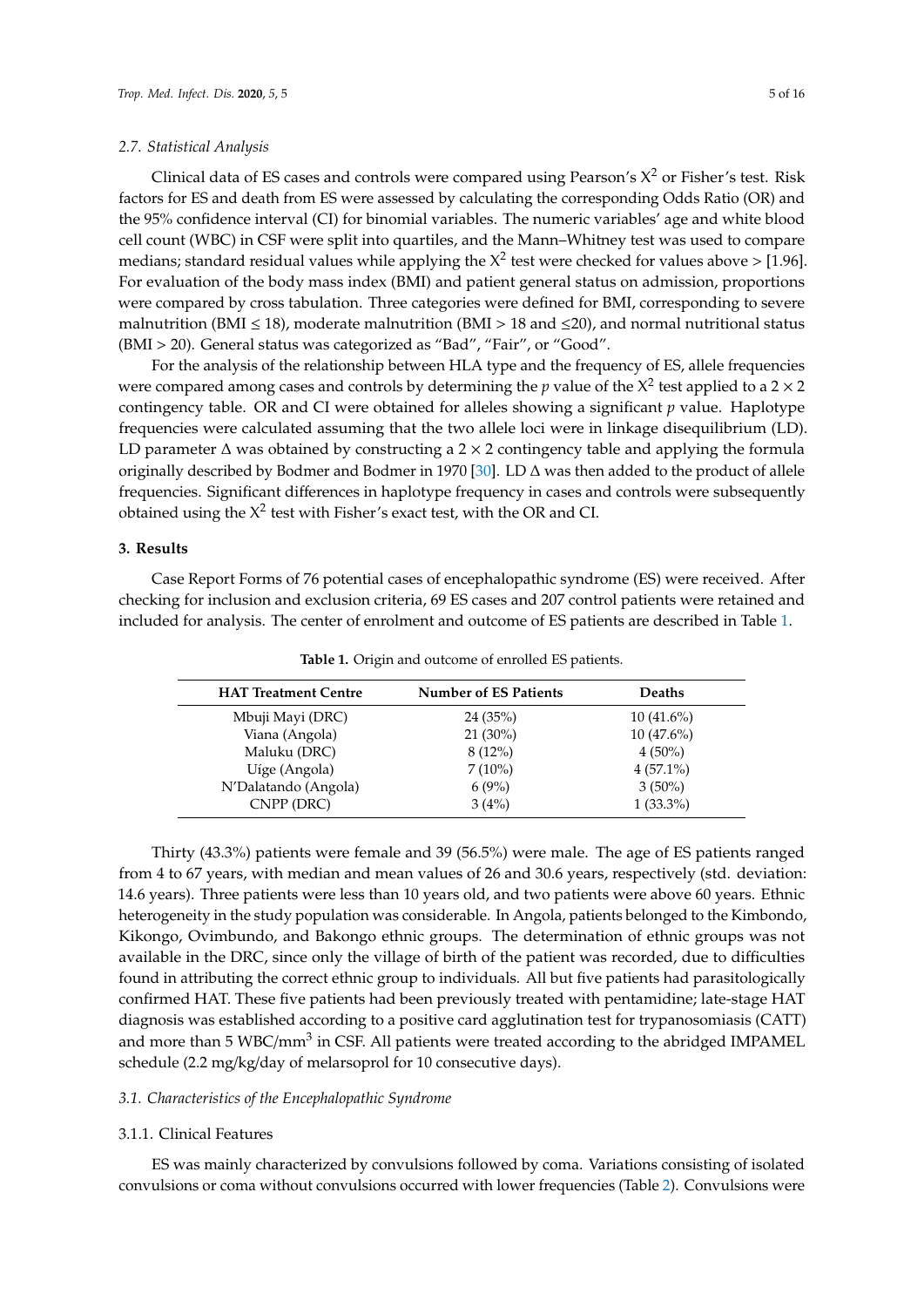observed in 85.5% of all cases, and 71% of the convulsive episodes were multiple. Convulsions led to coma in 55% of all ES cases, whereas coma not preceded by convulsions was observed in 14.5% of all ES cases. For coma characterization, we used a modified Glasgow Score, where unarousable coma is associated with a score of 7 or less. During the ES episode, the mean minimal score was 4.8, with a median score of 5 (Std. Deviation: 2.6) and the mean maximal score was 6.3, with a median score of 6 (Std. Deviation: 2.5). Additional signs, such as fever and maculopapular cutaneous lesions, were more frequent in the subgroup developing convulsions followed by coma (52% of cases developing fever and maculopapular lesions) than in the coma (20%) and convulsive (5%) sub-groups, respectively. The mental type of ES was not observed in the study.

| Type of<br>Manifestation<br>of ES | Cases<br>N/(%) | Outcome<br>Survival<br>$n\frac{9}{6}$ | <b>Additional Signs</b><br>n                              | Outcome<br><b>Death</b><br>$N/\%$ | Additional<br><b>Signs</b><br>n                               |
|-----------------------------------|----------------|---------------------------------------|-----------------------------------------------------------|-----------------------------------|---------------------------------------------------------------|
| Convulsion<br>and coma            | 38/(55)        | 13/(18.8)                             | Fever in 3<br>Urticaria in 3<br>Fever and urticaria in 1  | 25/(36.2)                         | Fever in 15<br>Urticaria in 7<br>Fever and<br>urticarial in 5 |
| Convulsion<br>without coma        | 21/(30.5)      | 19/(27.5)                             | Fever in 6<br>Urticaria in 4<br>Fever and urticaria in 2  | 2/(2.9)                           | Fever in 1                                                    |
| Coma without<br>Convulsions       | 10/(14.5)      | 5/(7.2)                               | Fever in 2<br>Fever and urticaria in 1                    | 5/(7.2)                           | Fever in 2<br>Urticaria in 1                                  |
| Totals                            | 69/(100)       | 37/(53.6)                             | Fever in 11<br>Urticaria in 7<br>Fever and urticaria in 4 | 32/(46.4)                         | Fever in 18<br>Urticaria in 8<br>Fever and<br>urticaria in 6  |

<span id="page-5-0"></span>**Table 2.** Type of manifestation of ES observed and discriminated according to the outcome. The existence of fever and/or maculopapular cutaneous eruption (urticaria) is also indicated.

Additional symptoms and signs characterizing ES cases and corresponding degrees are shown in Table [3.](#page-6-0) Degree 1 was defined as transient, mild, or localized. Degree 2 was defined as durable and needing intervention, intolerable, severe, or diffuse. For fever, Degree 1 was defined as 37.5–38.9 ◦C, and Degree 2 as more than 39 °C. For tachycardia, Degree 1 was defined as less than 100 bpm, and Degree 2 as more than 100 bpm. For hypotension, Degree 1 was defined as systolic blood pressure less than 80 mmHg, and Degree 2 as shock. Fundoscopic examination was not performed in ES patients.

More than half of the ES patients developed a deep malaise, entered a confusional status, and had fever. Apathy and agitation periods were frequent and could alternate. Two thirds of the patients were tachycardic, but hypotension was present in only 16% of them. Respiratory distress, consisting mainly in irregular respiratory patterns, frequently complicated the advanced phase of ES, preceding death. Nausea and vomiting were present in less than one quarter of the patients. A maculopapular eruption, conjunctival hyperaemia (red eye syndrome), or facial oedema were observed in half, one third, and one fifth of the patients, respectively. Additional signs observed were vertigo in up to one third of the patients and psychotic manifestations (hallucinations, delirium, panic attack, or aggressive behaviour), present in around one tenth of the patients. Damage to the cortical spinal tract, demonstrated by the Babinski sign, was present in one third of the patients. Meningeal irritation, demonstrated by neck rigidity, was observed in only 10% of the patients. Clinical signs of bleeding disorder were not observed.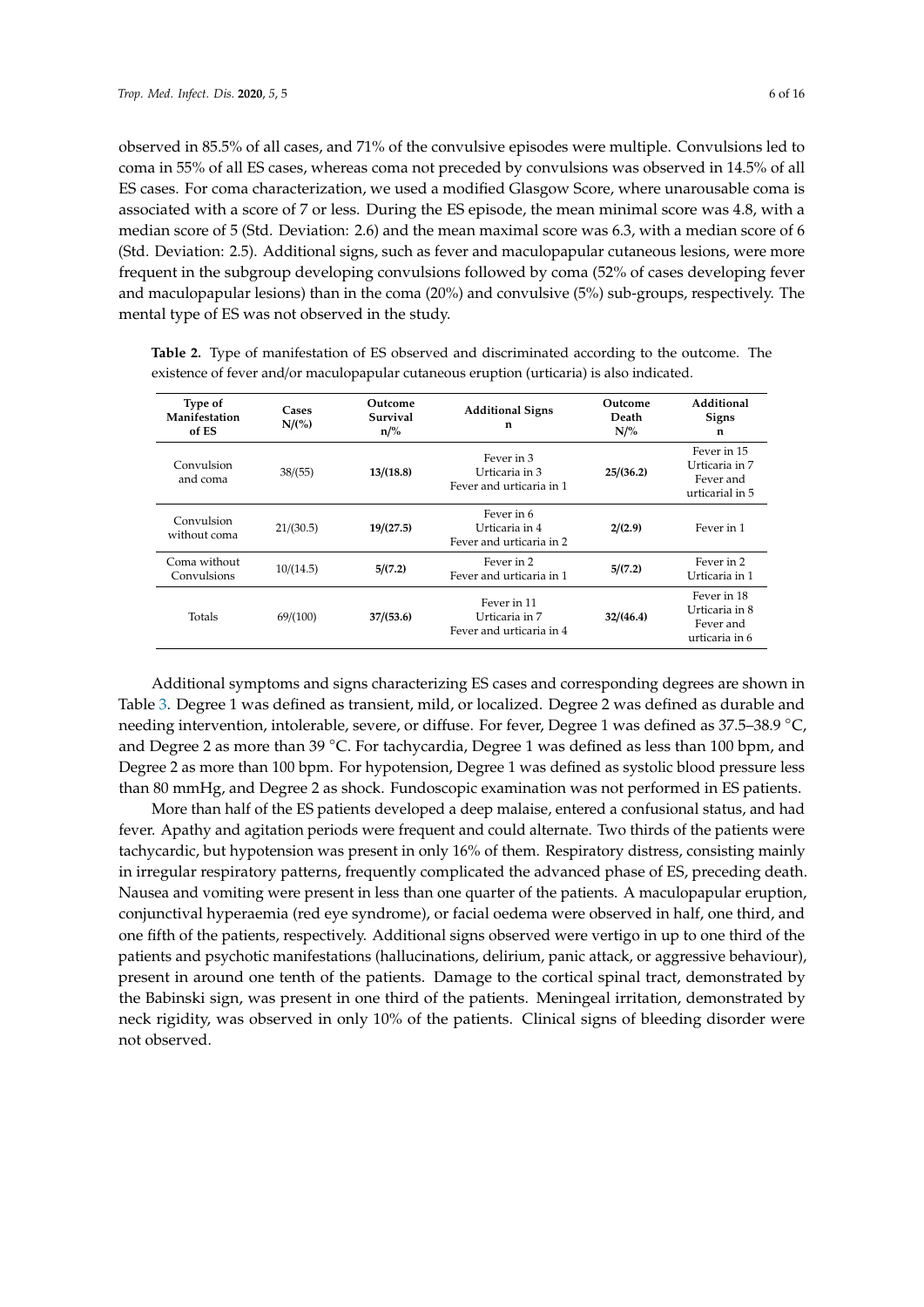| <b>Characterization of ES</b><br><b>Symptoms and Signs</b> | Frequency<br>(Global)<br>% (n) | Frequency<br>(Degree 1)<br>$\%$ | Frequency<br>(Degree 2)<br>$\%$ |  |
|------------------------------------------------------------|--------------------------------|---------------------------------|---------------------------------|--|
| Malaise                                                    | 79.7 (55)                      | 20.3                            | 59.4                            |  |
| Confusional state                                          | 78.3 (51)                      | 26.1                            | 52.2                            |  |
| Fever                                                      | 69.6 (48)                      | 52.2                            | 17.4                            |  |
| Agitation                                                  | 65.2(45)                       | 34.8                            | 30.4                            |  |
| Tachycardia                                                | 60.9(42)                       | 39.1                            | 21.7                            |  |
| Respiratory distress                                       | 59.4 (41)                      | 36.2                            | 23.2                            |  |
| Headache                                                   | 56.5 (39)                      | 37.7                            | 18.8                            |  |
| Apathy                                                     | 56.5(39)                       | 24.6                            | 31.9                            |  |
| Maculopapular eruption                                     | 50.7(35)                       | 10.1                            | 40.6                            |  |
| Chills                                                     | 36.2(25)                       | 24.6                            | 11.6                            |  |
| Red eye syndrome                                           | 33.3(23)                       | 33.3                            | $\Omega$                        |  |
| Vertigo                                                    | 29.0 (20)                      | 20.3                            | 8.7                             |  |
| Oedema (facial)                                            | 23.2(16)                       | 23.2                            | $\Omega$                        |  |
| Vomiting                                                   | 23.2(16)                       | 14.5                            | 8.7                             |  |
| Babinski sign                                              | 20.3(14)                       | 20.3                            | $\theta$                        |  |
| Panic attack                                               | 18.8(13)                       | 14.5                            | 4.3                             |  |
| Nausea                                                     | 18.8(13)                       | 13.0                            | 5.8                             |  |
| Hypotension                                                | 15.9(11)                       | 13.0                            | 2.9                             |  |
| Hallucinations                                             | 10.1(07)                       | 8.7                             | 1.4                             |  |
| Delirium                                                   | 10.1(07)                       | $\theta$                        | 10.1                            |  |
| Nucal rigidity                                             | 10.1(07)                       | 10.1                            | $\theta$                        |  |
| Aggressive behaviour                                       | 07.2(05)                       | 4.3                             | 2.9                             |  |

<span id="page-6-0"></span>**Table 3.** Symptoms and signs characterizing ES, according to the global frequency and discriminated for the degree of severity.

# 3.1.2. Laboratory Evaluation of ES

Laboratory evaluation (haemoglobin, leukocyte count in blood and in CSF) within the duration of the ES episode was performed in 15 patients. Neither the leukocyte differential blood count nor the platelet counts were available. ES patients did not show severe anaemia or significant changes in the leukocyte blood count. To check for bacterial meningitis, a Gram-stained smear was performed in 14 CSF samples, always with a negative result. In 11 patients, CSF glucose content was also obtained, but was not simultaneously measured in blood. Half of the patients had glucose levels in CSF close to or below the accepted inferior limit of 50 mg/dL. No increase above the WBC count in CSF on admission was observed during ES. *Plasmodium* smear was negative in all ES cases evaluated for CSF parameters. Additional laboratory parameters for hepatic, renal, respiratory, and metabolic evaluation were not available at the Centres.

# 3.1.3. Time Point and Outcome for ES

The mean and median numbers of melarsoprol applications associated with the development of ES were 8.5 and 9 doses, respectively (Std. Deviation: 1.9; range: 2 to 10 doses). Melarsoprol was administered on consecutive days in all cases, except in one hypertensive patient due to hypertension peaks, in whom with treatment was interrupted for 2 days; 47.8% of patients developed ES with the 10th dose of melarsoprol. The number of melarsoprol administrations preceding the development of ES was not significantly different whether the initial manifestation of ES consisted of coma or convulsions (*p* value of the Mann–Whitney test: 0.26; all observed counts not statistically different from to those expected: all std. residuals below 1.96).

The mean time interval between the last application of melarsoprol and start of ES was 35.4 h. This interval is the time between melarsoprol administration and the development of symptoms and signs of an impending encephalopathy, during which subsequent doses of the drug are withheld. Half of the patients developed ES within 23.5 h after the last application, and 75% did so 47.7 h within the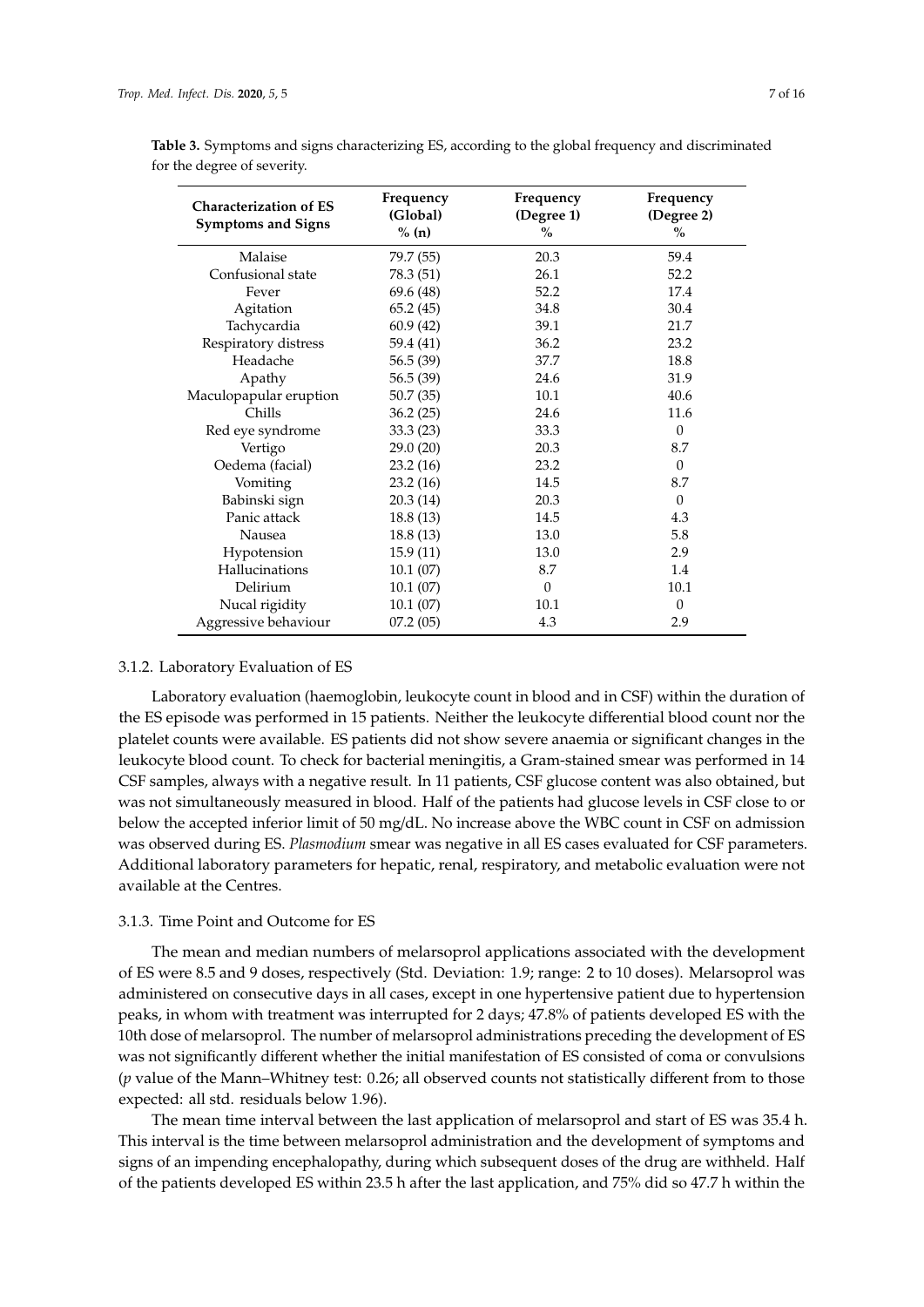<span id="page-7-0"></span>last drug application. Figure [1](#page-7-0) shows the median time interval distribution for the development of ES after the last melarsoprol application, discriminated according to the outcome of ES. The interval for the occurrence of ES after the last dose of melarsoprol before ES was not significantly different between survivors and fatalities (Mann–Whitney test, *p* value: 0.08).



Outcome of ES

to the final outcome. The inbox line in bold indicates the median. Outliers and extremes are not shown. **Figure 1.** Time interval in hours for the occurrence of ES after the last melarsoprol application according

Encephalopathic syndromes led to a fatal outcome in 32 patients (46.4%). On average, death days). 80.6% of the patients died within three days after developing ES. occurred 2.5 days after diagnosis of the syndrome (median: 1 day; std. deviation: 2.9 days; range 0–13

On average, ES manifestations ceased 2.2 days after initiation of the episode in the 37 surviving patients. The majority of surviving patients (73%) did not show any sequelae on discharge. When present, sequelae consisted in tremors (three cases), mental changes (confusion, euphoria, aggressivity) (three cases), paraplegia (two cases, one with urinary retention), speech disturbances (polylalia, dysarthria, aphasia) (three cases), and walking disability (one case).

# 3.1.4. Patient Management

with promethazine), antimalarials (chloroquine, sulfadoxine-pyrimethamine, or quinine), and anthelminthics (mebendazole, levamisole) and multivitamins for "patient preparation" before melarsoprol administration, aiming at reducing its toxicity. All centres used corticosteroids (prednisone, hydrocortisone, occasionally combined

All ES patients were managed with corticosteroids, except two patients (that survived). Half of the patients under corticosteroid therapy for ES died. Convulsions were managed with standard doses of diazepam and/or phenobarbital, which were frequently used simultaneously with promethazine. The difference in outcome in patients using the three diverse types of antipyretic (paracetamol, acetyl salicylic acid, or dipyrone) was not significant. Antibiotics (mainly ampicillin, in one patient in combination with gentamicin) were used when a severe bacterial infection, usually respiratory, was suspected during ES. The use of quinine, mannitol, furosemide, and adrenaline was associated with high mortality. No evident anomalies in the prescribed dosage of the drugs were detected.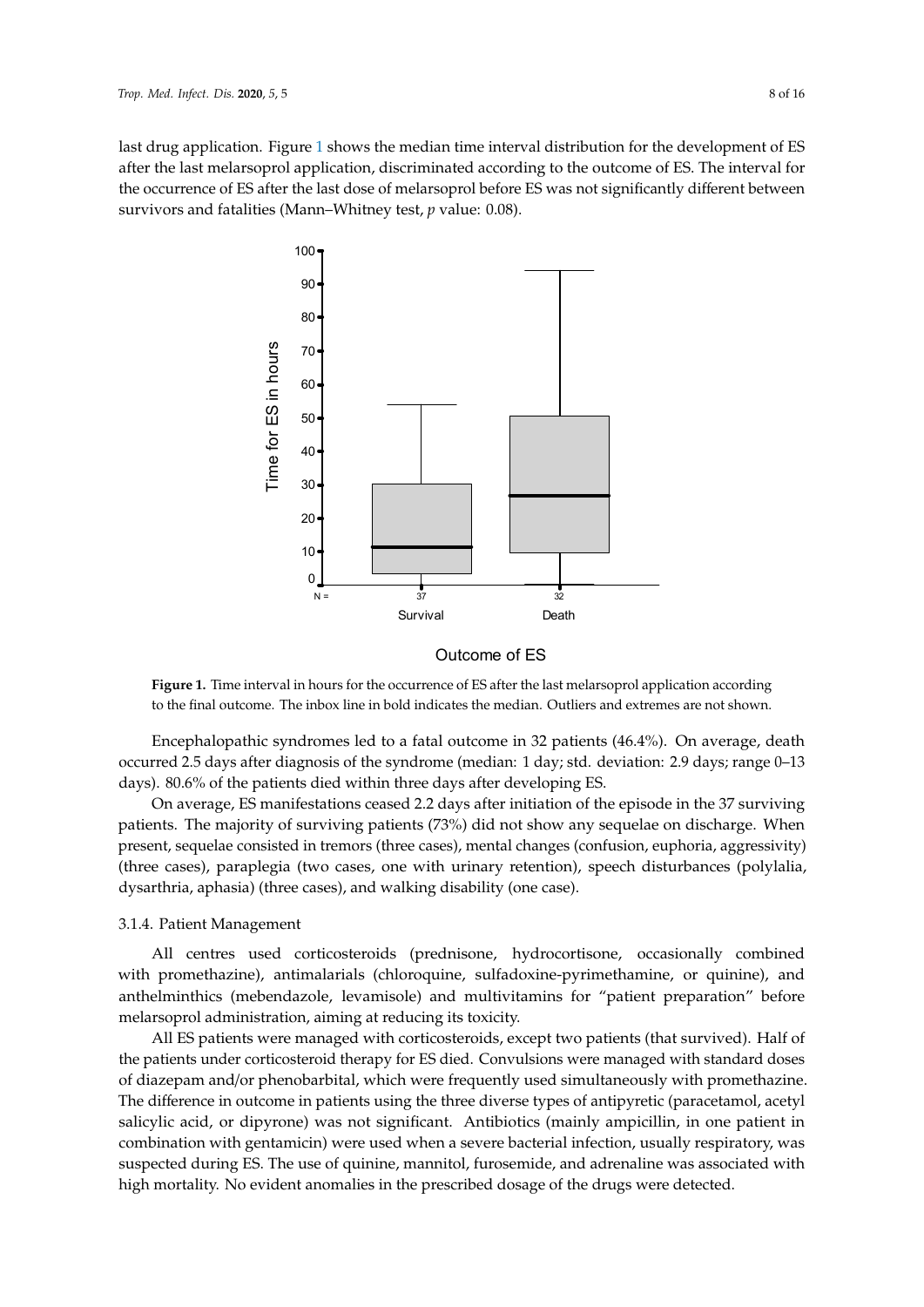Intravenous fluids (5% glucose in water or Ringer lactate) were used in 61 patients. A urethral catheter was inserted in 40 patients, and a nasogastric tube was used in 13. However, monitoring of fluid and caloric input/output was never recorded. Medical oxygen was not available in the centres.

#### *3.2. Risk Factors for the Encephalopathic Syndrome*

# 3.2.1. Clinical Factors

All variables in the questionnaire were analysed to determine if they constituted risk factors for the development of ES or for death from ES. Table [4](#page-8-0) shows the variables obtained on admission that yielded a significant *p* value (<0.05) highlighted in bold. Selected variables with a higher *p* value when the OR indicated a tendency  $(\geq 2)$ , even when the lower limit of the 95% CI was below 1, are also indicated. All other variables were below this threshold, and yielded insignificant *p* or OR values.

<span id="page-8-0"></span>**Table 4.** Anamnesis, physical examination, and laboratory variables obtained during admission and

corresponding statistical tests for association with the development of ES or death from ES. **Variable Encephalopathy Death OR 95% CI** *p* **OR 95% CI** *p* **Anamnesis** *Oedema* **4.0 1.0–15.4 0.03 1.8 0.2–11.5 0.09** *Bone pain* 2.3 1.2–4.3 0.10

| Ocucinu           | I.V | 1.V 19.I     | ບ∙ບ∪ | ⊥∙∪            | - 프로8년       | v.v.    |
|-------------------|-----|--------------|------|----------------|--------------|---------|
| Bone pain         | 2.3 | $1.2 - 4.3$  | 0.10 |                |              |         |
| Paralysis         | 3.0 | $0.4 - 22.0$ | 0.20 |                |              |         |
| Hypoestesia       | 2.0 | $0.3 - 12.2$ | 0.40 |                |              |         |
| Abdominal pain    |     |              |      | 4.5            | $1.5 - 14.0$ | 0.006   |
| Conjunctivitis    |     |              |      | 3.0            | $1.0 - 8.7$  | 0.03    |
| Pruritus          |     |              |      | 3.0            | $1.0 - 8.7$  | 0.04    |
| Adenomegaly       |     |              |      | 2.2            | $0.7 - 6.1$  | 0.1     |
| Weight loss       |     |              |      | $\overline{2}$ | $0.6 - 6.6$  | 0.2     |
| Weakness/asthenia |     |              |      | $\overline{2}$ | $0.5 - 7.4$  | 0.3     |
| Diarrhoea         |     |              |      | 4.9            | $0.9 - 25.6$ | 0.4     |
| Physical          |     |              |      |                |              |         |
| examination       |     |              |      |                |              |         |
| Apathy            | 1.9 | $1.0 - 3.8$  | 0.04 |                |              |         |
| Depression        | 1.9 | $0.9 - 4.2$  | 0.07 |                |              |         |
| Facial paralysis  | 3.5 | $0.6 - 17.8$ | 0.1  |                |              |         |
| Incomprehensible  | 2.2 | $0.5 - 7.7$  | 0.2  |                |              |         |
| Speech            |     |              |      |                |              |         |
| Babinski          | 2.2 | $0.6 - 7.7$  | 0.3  | 3.6            | $0.4 - 36.7$ | 0.2     |
| Pale mucosa       |     |              |      | 2.4            | $0.2 - 27.7$ | $0.4\,$ |
| Neck rigidity     |     |              |      | 2.4            | $0.2 - 27.7$ | $0.4\,$ |
| Splenomegaly      |     |              |      | 2.8            | $0.2 - 33.6$ | 0.4     |
| Agitation         |     |              |      | 2.4            | $0.2 - 27.7$ | 0.5     |
|                   |     |              |      |                |              |         |

Patients reporting oedema in history or with apathy and/or depressed humour in the physical exam had a significant risk of developing ES. Patients who reported with abdominal pain, conjunctivitis, or pruritus in the anamnesis had a higher risk of dying from ES.

During the ES episode, coma (OR: 2.4, *p* value < 0.001), respiratory distress (OR: 5, *p* value: 0.002) and a Babinski sign (OR: 3.8, *p* value: 0.04) were significantly associated with death. Coma usually developed after convulsions, and respiratory distress often appeared as a terminal event. Respiratory distress was apparently not due to iatrogenic pulmonary oedema (no reference to physical signs of it was found). Tachycardia, hypotension, and, to a lesser extent, agitation were also marginally associated with death.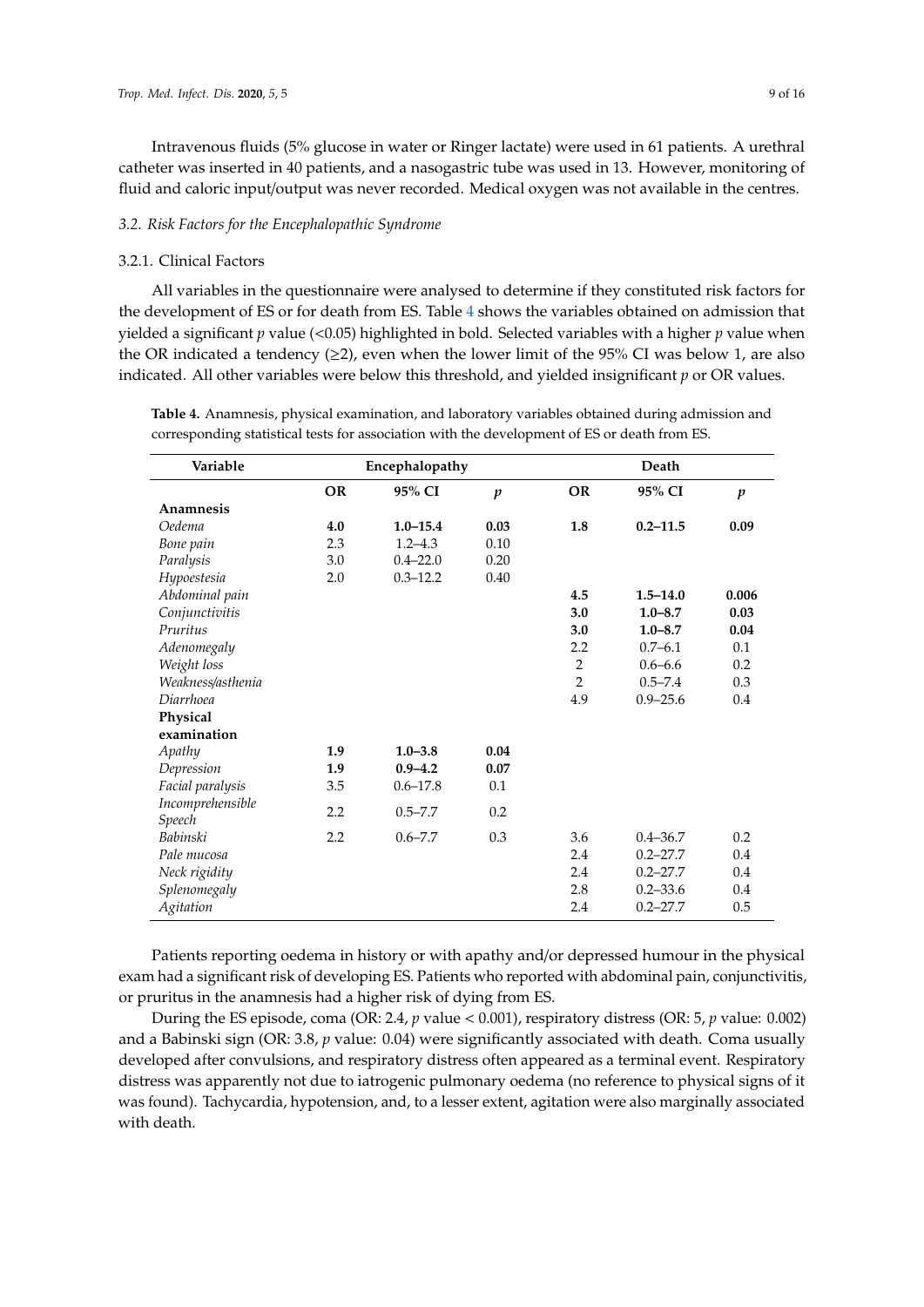# 3.2.2. Laboratory Data

Laboratory evaluation on admission showed that none of the measured biological markers (Haemoglobin, WBC count in blood or in CSF) was clearly associated with the occurrence of ES. CSF WBC count on admission was analysed by dividing the results of the count in quartiles. The limit for the first quartile was found to be 100 WBC/mm<sup>3</sup> in the CSF. Additionally, the more conventional division of WBC count in CSF (less than 20 cells, 21 to 100 cells, and more than 100 cells in CSF) was also used in analysis (data not shown). Trypanosomes were found more frequently in the lymph (*p* value: 0.2, OR: 1.8) and in the CSF (*p* value: 0.2, OR: 2.2) of patients who developed ES, but possibly due to the small numbers, the difference was not statistically significant.

#### 3.2.3. Concomitant Diseases

Of the 58 patients tested for malaria during ES, 13 (22.4%) were positive (thick smear) and 8 (61%) died, while 45 (77.6%) were negative and 23 (51%) died.

Diagnosis of other concomitant diseases on admission included oral candidosis, lymphatic filariasis, pulmonary tuberculosis, and orchitis in one patient each. The patient with oral candidosis did not develop ES, and the three others died from ES. During ES, a clinical diagnosis of respiratory infection was clearly established in two patients, and thereof, one died.

#### 3.2.4. HLA Type

Alleles for every tested HLA category could be clearly determined for 62 ES cases and 189 controls. Samples showing any ambiguity in allele determination were excluded from the analysis. The statistical association between the HLA type and the development of ES is shown in Table [5.](#page-9-0)

<span id="page-9-0"></span>**Table 5.** Frequency of deducted haplotypes in cases and controls, with OR and CI. (\*) indicates Fisher's test was used. LD: linkage disequilibrium.

|               | Cases | Controls |              | OR   |               | LD Cases |
|---------------|-------|----------|--------------|------|---------------|----------|
| $C^*14/B^*15$ | 6/62  | 3/189    | $0.008$ (*)  | 6.64 | 1.35–41.96    | 0.038    |
| $A*23/C*14$   | 3/62  | 1/189    | $0.04$ (*)   | 9.56 | $0.74 - 50.4$ | 0.01     |
| $A*23/B*15$   | 13/62 | 22/189   | 0.06         | 2.0  | $0.88 - 4.56$ | 0.04     |
| $DR*07/B*58$  | 5/62  | 5/189    | $0.07$ $(*)$ | 3.23 | 0.71–14.49    | 0.017    |

Deducted haplotype  $C^*14/B^*15$  was associated with a risk more than 6.5 times higher of developing ES. The association is significant (*p* value: 0.008), but the upper limit of the CI is considerably large. Haplotype A\*23/C\*14 was also found to be potentially associated with ES (*p* value less than 0.05), with a risk nearly 10 times greater of developing ES with this haplotype, but the inferior limit of the CI is below one, suggesting that a greater number of patients is needed for confirmation. A\*23/B\*15 and DR\*07/B\*58 showed a tendency for association with ES, but the level of significance for these allele combinations is above a *p* value of 0.05.

#### **4. Discussion**

# *4.1. Characteristics of ES*

Until today, this is the largest single study on ES patients that has ever been conducted. So far, the results were only published as a chapter of a PhD thesis [\[11\]](#page-13-10). When the study was carried out, melarsoprol was still the only routine option to treat late-stage HAT. Still, the findings have relevance today, since *T.b. rhodesiense* is still treated with this organoarsenic drug, even if we cannot affirm with complete confidence that the risk factors we found in our study will apply to ES associated with this form of sleeping sickness. Nevertheless, our findings are important because they contribute to the understanding of immunological processes in the development of severe adverse drug reactions in the brain.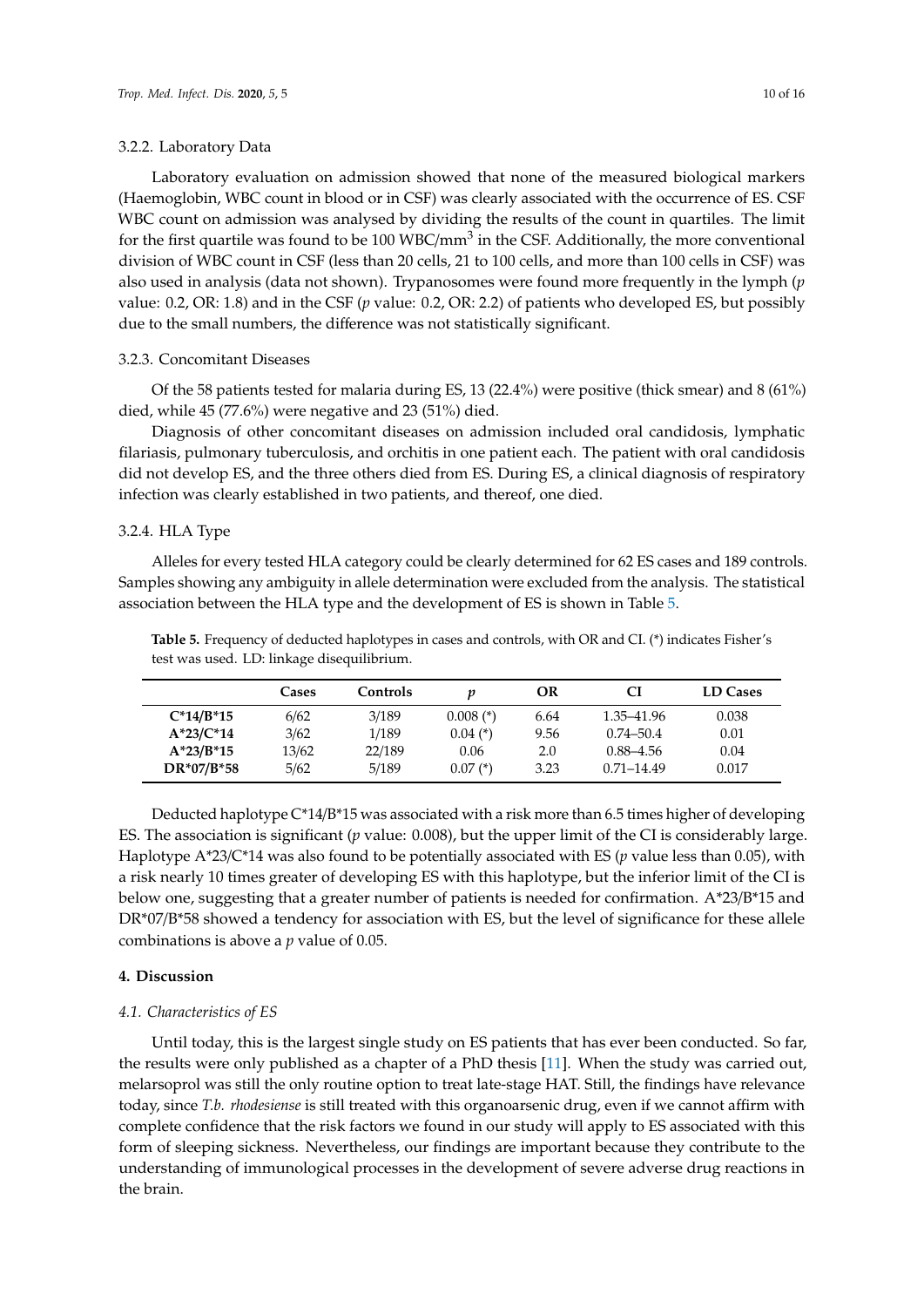The results are in line with the majority of publications describing ES. However, they do not support the hypothesis formulated in two publications that three separate forms of the phenomenon exist [\[9](#page-13-8)[,16\]](#page-13-13), which may rather be the result of observational bias. Our findings, derived from a multi-center prospective study specifically designed to investigate ES and therefore being potentially less bias-prone, suggest that full-blown ES consists in multiple convulsions, where half of the cases are followed by a deep coma. Variations consisting in isolated convulsions or coma without convulsions occurred with lower frequencies around this main pattern. Additional signs, such as fever and maculopapular cutaneous lesions, were more frequent in the subgroup developing convulsions followed by coma than in the coma and convulsive sub-groups. Patients showed profound malaise, mental confusion, and apathy alternating with agitation and tachycardia. Additional signs consisting in conjunctival hyperaemia and facial oedema were present in 1/3 and 1/5 of the patients, respectively.

The exclusively mental type of ES was not observed in the study. Four cases were initially enrolled as belonging to the exclusively mental type of ES. They were, however, excluded from analysis after the presence of severe mental changes in anamnesis in the course of HAT was detected prior to melarsoprol application. This suggests that previous descriptions of this hypothetical type of ES may also suffer from an observational bias, with mental changes already present but not detected in the patient history or under-evaluated in clinical examination. Alternatively, we may speculate that if an exclusively mental type of ES exists, the frequency of the phenomenon is probably very low.

Our patients were all treated with the consecutive 10 day melarsoprol schedule, which has been recommended by the International Scientific Council for Trypanosomiasis Research and Control for late-stage Gambiense HAT in 2003 and by the WHO in 2013 [\[5\]](#page-13-4), in substitution of older complicated schemes [\[31\]](#page-14-10). In accordance with previous data [\[9\]](#page-13-8), we could confirm that ES occurs preferably after the eighth dose of melarsoprol, and in half of the cases, with the 10th dose. The time-point for occurrence and the prognosis of ES have been the basis for discussions about the etiology and severity of the phenomenon. It has been shown that ES occurs at the same average point in time, independent of whether the abridged 10 consecutive days' constant dosage melarsoprol scheme or an older scheme of progressively increasing intermittent dosage (three series of 4 days with a 7 day interval) is used [\[31\]](#page-14-10). A subsequent study showed that both the coma and the convulsive types of ES also tend to occur at the same time-point [\[9\]](#page-13-8)). In our study, the number of days elapsing before ES developed was similar for both initial manifestations of ES (coma or convulsions) and for the outcome (survival or death). A higher lethality of the hypothetical coma type of ES is described in the literature [\[9,](#page-13-8)[16\]](#page-13-13). Our findings indicate that the highest mortality (36.2%) was instead associated with convulsions followed by coma (observed in 55% of the ES cases). Together with our findings on HLA involvement, these results give evidence that ES is an immunological phenomenon and that the different clinical presentations correspond to different severities of the same pathogenetic mechanisms. Further evidence might come from clinical–neuropathological correlation studies, as they would permit confirming the similarities between the neuropathological characteristics of ES and acute hemorrhagic leukoencephalitis (AHLE, Hurst disease), which is considered the most severe form of acute disseminated encephalomyelitis (ADEM). Patients with Hurst disease usually develop a severe CNS condition but, like in ES, different clinical expressions exist  $[32]$ ). The anatomopathological changes found in AHLE  $[33]$  are very similar to the ones described in the coma type of ES by Haller in 1986.

In the literature, the development or intensification of unspecific signs, such as fever, headache, nausea, vomiting, dizziness, tremors, and conjunctival hyperaemia are considered leading signs of ES [\[34\]](#page-14-13). The search for distinct heralding signs of ES was an objective of our study protocol, but except for fever, they were generally not reported. However, the fact that clinicians stopped melarsoprol administration in an average of 35.4 h before the inclusion criteria for ES were reached indicates that they suspected the development of the complication.

In 80% of the patients reaching a fatal outcome, death occurred within three days. Surviving patients mostly recovered completely from ES in less than three days. These facts stress the need for careful and adequate patient surveillance while under treatment with melarsoprol so that a prompt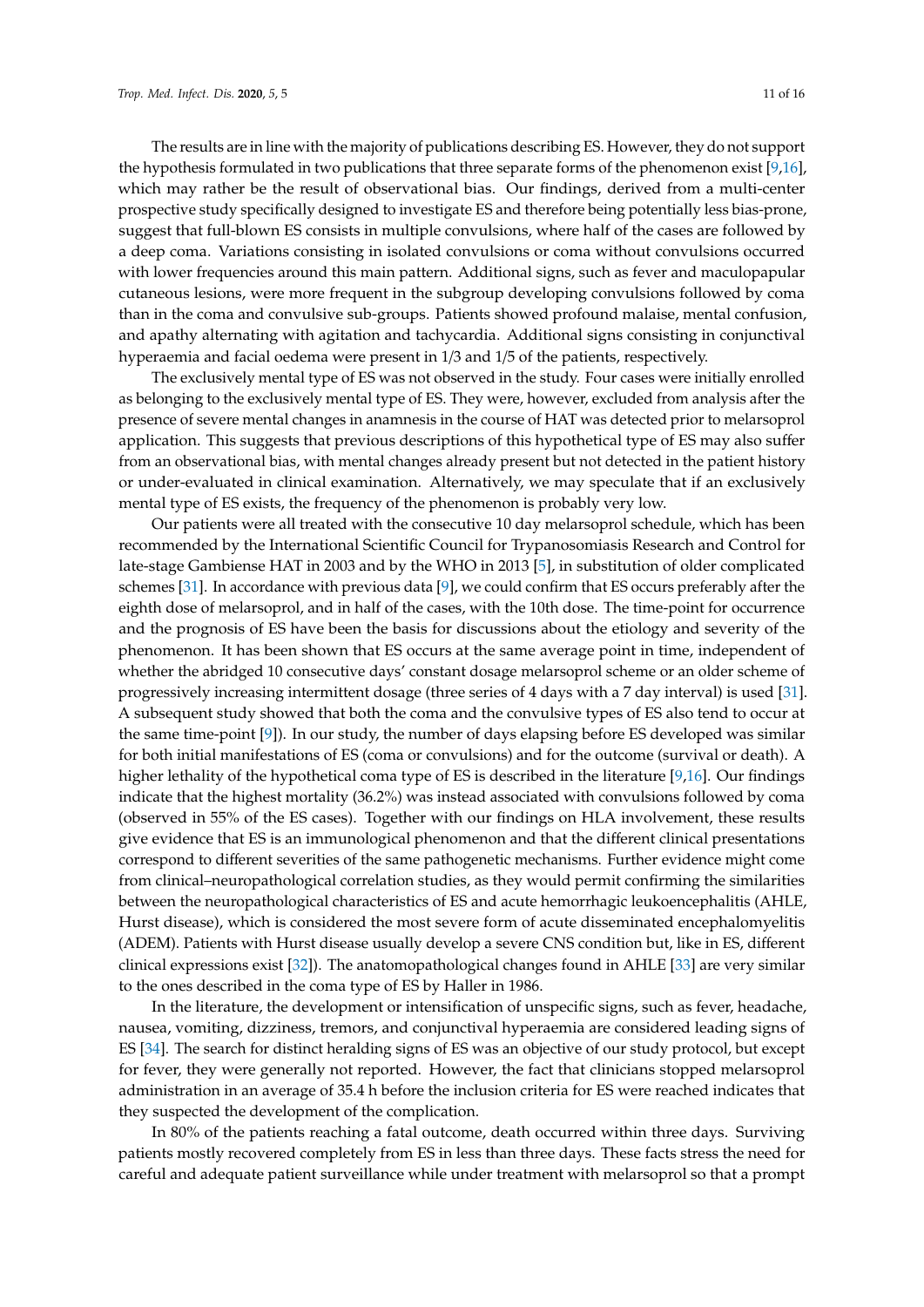diagnosis of ES can be made, and adequate therapeutic measures swiftly initiated. A lethal outcome was the result of ES in nearly half (46.4%) of the cases, with non-significant differences among the participating centres, which is within the range of mortality for ES in Gambiense HAT found in the literature.

None of the limited laboratory variables (haemoglobin and leukocyte count in blood and in CSF) evaluated during ES (rarely reported in the literature) in 15 patients proved useful in the confirmation of an ES diagnosis. We may conclude that there are no useful laboratory markers of ES available for use in the resource-limited rural African health facilities. However, glucose levels in CSF were close to or below the accepted inferior limit of 50 mg/dL in half of the patients, suggesting that low glucose levels in CSF, a potential triggering factor for convulsions, may be frequent in ES. To the best of our knowledge, this original finding could be important for patient management. The CSF Gram stain obtained in 14 ES patients was always negative, showing (with some degree of confidence) that ES patients in the study did not suffer from a confounding and potentially treatable bacterial meningoencephalitis.

#### *4.2. Risk Factors for ES*

Haplotype  $C^*14/B^*15$  was significantly associated with ES. Three additional haplotypes  $(A^*23/B^*15,$ A\*23/C\*14, and DR\*07/B\*58) showed lesser degrees of association with ES, but sample size was insufficient for adequate statistical power. Alternatively, we may consider that the genetic component of ES could be polygenic or associated with a single major locus with other loci of small effect. The ethnical diversity observed in the clinical study was considerable, and the low numbers in the different ethnic groups was not sufficient to allow for sufficiently statistically powered ethnic stratification. As usual in genetic association studies, confirmation of these results would be needed in other populations. However, our data does suggest that there is a genetic predisposition for ES. This finding is in line with the described association between acute hemorrhagic leukoencephalitis (AHLE, Hurst disease), and particular, HLA haplotypes [\[32\]](#page-14-11). Since the physical map of the HLA complex genes is now available, it would be possible to explore the molecular basis of ES. Linkage of the Class II allele found in the study with Class III genes or non-HLA genes involved in the immune response, especially those related to the synthesis of the cytokines and mediators described in late-stage HAT could be explored to gain further insight into the etiology and pathogenesis of ES.

The following risk factors were consistently identified for ES and for death from ES, respectively: oedema, apathy, and a depressed humour; as well as abdominal pain, pruritus, and conjunctivitis. Additional variables, such as diarrhoea in patient history and facial paralysis and a positive Babinski sign on examination yielded elevated OR values, but their *p* values were below statistical significance. However, the identified symptoms and signs may be transitory and elusive, and may need a careful and detailed evaluation of the patient, which clearly limits their practical value, especially in the African setting. The absence of a clear association between elevated WBC in CSF and presence of trypanosomes in body compartments conflicts with findings from previous studies [\[9,](#page-13-8)[10,](#page-13-9)[18\]](#page-14-1).

Concomitant infections, particularly malaria, have long been suspected of increasing the risk of ES [\[9](#page-13-8)[,35\]](#page-14-14). The issue of concomitant infections and melarsoprol adverse events, including ES, was addressed in a large cohort of patients treated with a concise 10 day schedule [\[36\]](#page-14-15). Malaria parasites were found in 22.7% (40/176) of the patients suffering from ES, despite the fact that, as in our study, all patients received a full course of chloroquine or sulfadoxine and pyrimethamine or quinine during the preparation period prior to melarsoprol. In our study, 22.4% (13/58) of the patients showed a positive smear during ES. The role of *Plasmodium* infection in ES is difficult to establish, and its analysis is inherently associated with the quality of the malaria diagnosis, which was frequently low in the participating centres.

Malnutrition is very frequent in patients suffering from HAT. In one report, more than 20% of adults and 56% of the children with Gambiense HAT were affected [\[37\]](#page-14-16). A deficient nutritional status and a bad general status are empirically considered as having a significant impact on the risk for ES. However, in our clinical study, neither the general status nor the BMI was correlated with ES or death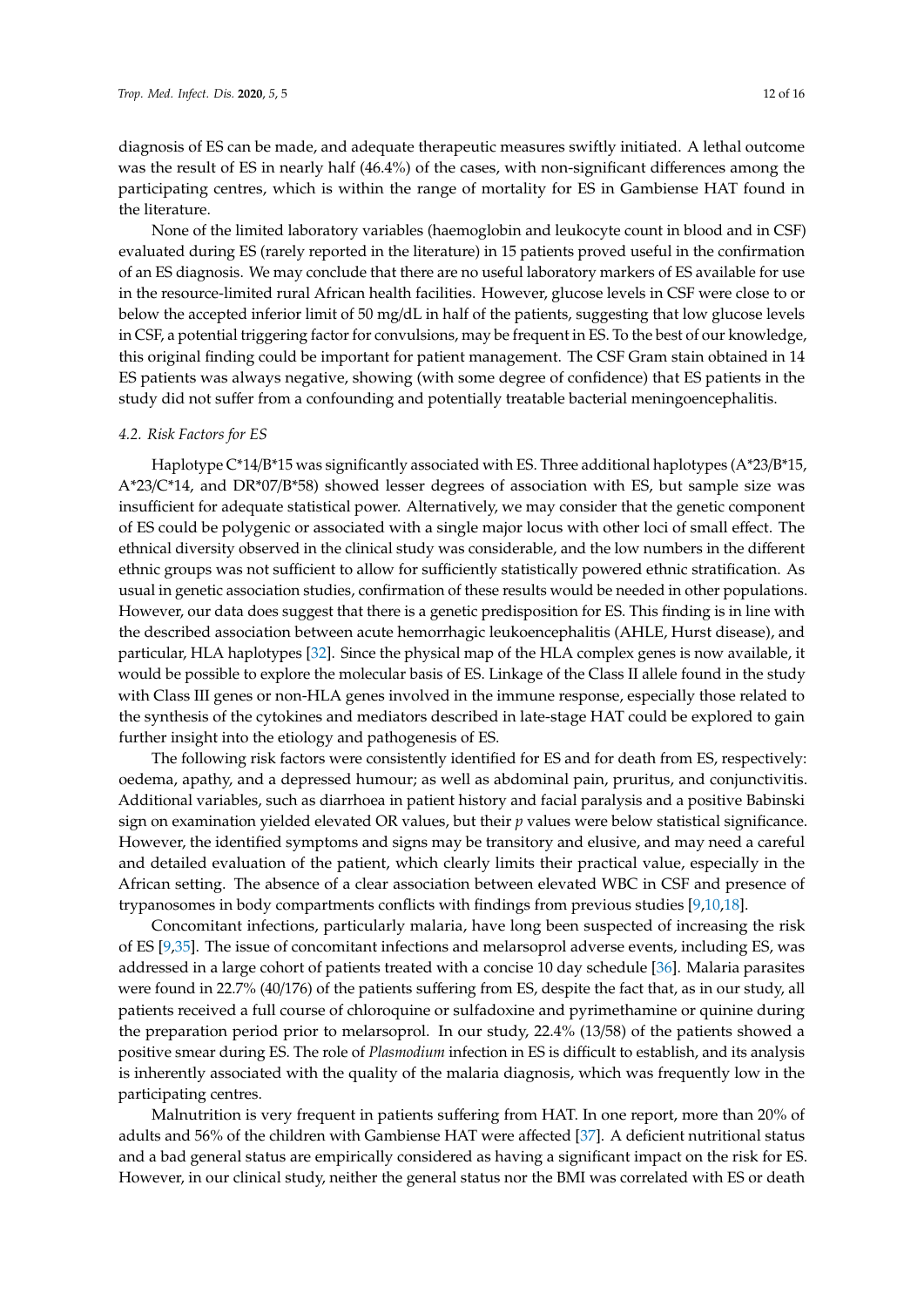from ES, which is in accordance with the findings from a large and adequately powered melarsoprol trial (IMPAMEL II) [\[35\]](#page-14-14).

#### *4.3. Patient Management*

Because this was a non-interventive study, and given the multiplicity of the drugs used and the low number of patients enrolled in some centres, we could not evaluate the usefulness of the individual drugs (prednisone, antimalarials, anthelminthics, and multivitamins) used for prevention of ES. Corticosteroids are presently accepted as beneficial in the prevention of ES and widely used for this purpose, but the validity of this intervention is not based on solid evidence [\[10,](#page-13-9)[11,](#page-13-10)[34\]](#page-14-13).

Management of ES patients in our study with dexamethasone was associated with lower mortality (38.5%) when compared to hydrocortisone (50%), which was the most frequently used corticosteroid. Hydrocortisone has a high sodium retention action when used at the dose needed to reach significant anti-cerebral oedema action, and may contribute to water retention and pulmonary oedema. Dexamethasone, used as in cerebral oedema, offers a more adequate pharmacological profile, and this could explain the tendency for a lower mortality observed with this drug in our study. Limited evidence shows that methylprednisolone, in high (5 to 10 mg/kg/day) or very high (1000 mg/day for an adult) doses, may be useful in critical patients with viral encephalitis, acute disseminated encephalomyelitis (ADEM), and AHLE [\[38,](#page-15-0)[39\]](#page-15-1). Such high-dose methylprednisolone schemes could be suitable in ES, given the similarities between these conditions and ES.

Quinine, furosemide, mannitol, and adrenaline can promote or increase cardiovascular arrhythmias, hypoglycaemia, and fluid and electrolyte imbalance, which, in addition to the frequent severe clinical deterioration of ES patients, may explain the high mortality associated with these drugs in our study. Their use in a critically ill ES patient is hazardous (especially without good monitoring equipment and as a combination) and should probably be limited to patients with accurately diagnosed malaria, strong evidence of fluid overload, raised intracranial pressure, shock, or severe bacterial infection.

Human African trypanosomiasis is nowadays considered a rare disease targeted for elimination [\[40\]](#page-15-2). Melarsoprol use in HAT is presently limited to rescue therapy of cases refractory to other drug treatments in Gambiense HAT and to Rhodesiense HAT late-stage patients, meaning that melarsoprol-related ES will become a rare event. In our opinion, this also means that patients in need of melarsoprol treatment should preferably be referred to specialized centres where knowledge on the correct management of complications associated with the use of this powerful but dangerous drug persists.

### **5. Conclusions**

In conclusion, our study obtained a more precise definition of ES, which is useful in the correct diagnosis of the condition. The observed clinical risks factors for ES were elusive. A significant statistical association between Class I haplotype C\*14/B\*15 and ES was found. Patients expressing this haplotype have an almost 6.5 times higher risk of developing ES. Additionally, three other haplotypes were found to be possibly related to ES. This finding corroborates our hypothesis of an immunological involvement in the pathogenesis of ES. This result indicates that a genetically determined individual susceptibility exists that produces a peculiar type of immune response in the central nervous system that, in combination with the presence of trypanosomes and melarsoprol, results in a catastrophic condition in many aspects similar to acute hemorrhagic leukoencephalitis (AHLE, Hurst disease).

**Author Contributions:** Conceptualization, J.S., J.A. and C.B.; methodology, J.S., C.B.; validation, J.S., C.B., T.J., G.V., C.M.M.B. and P.L.; formal analysis, J.S.; investigation, J.S.; resources, J.S., C.B., T.J., G.V., C.M.M.B. and P.L.; data curation, J.S.; writing—original draft preparation, J.S.; writing—review and editing, J.S., C.B., J.A.,T.J., G.V. and P.L.; visualization, J.S.; supervision, J.S., J.A. and C.B.; project administration, J.S., C.B., T.J., G.V., C.M.M.B. and P.L.; funding acquisition, J.S. and C.B. All authors have read and agreed to the published version of the manuscript.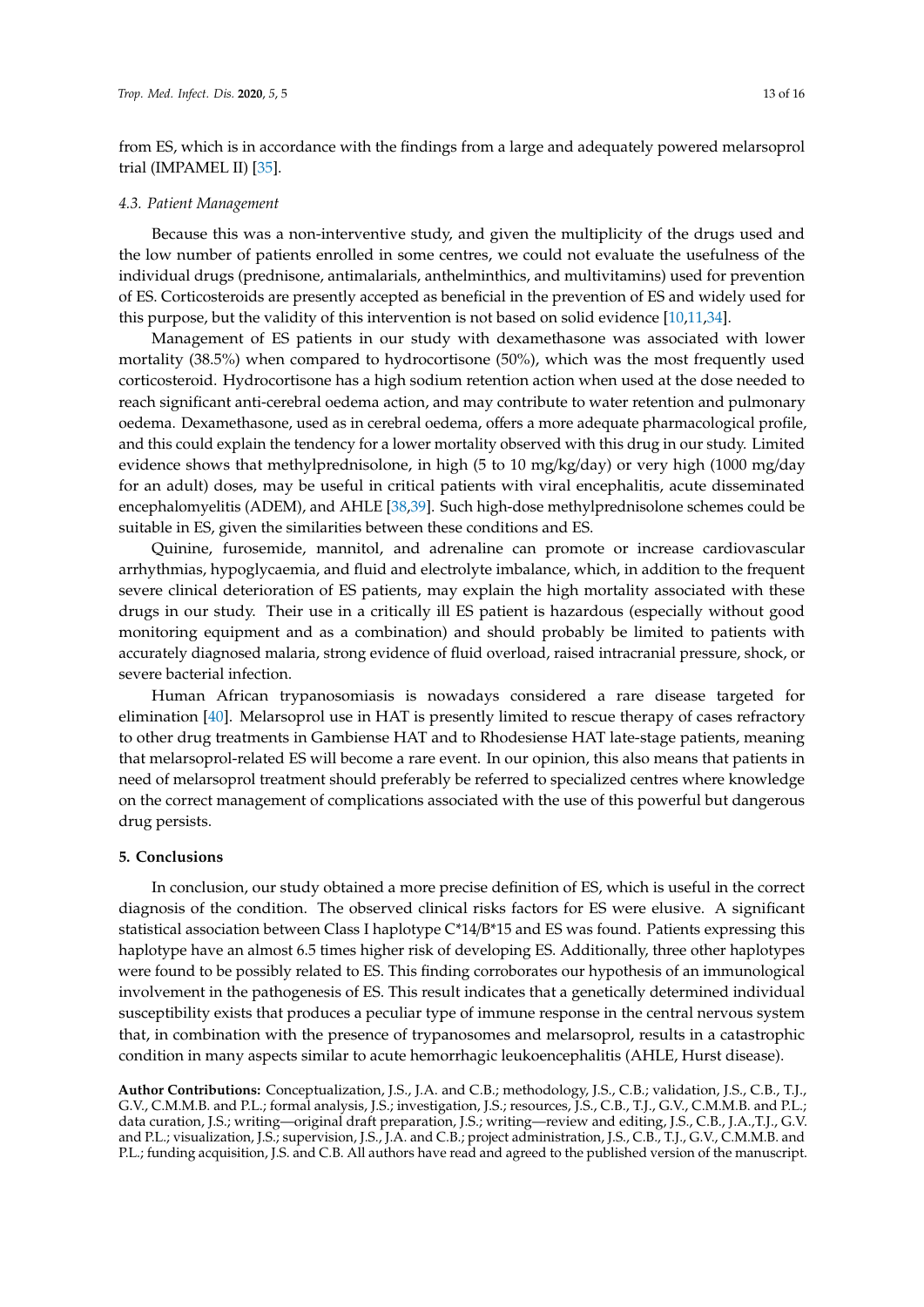**Funding:** The financial support for this study originated mainly from the Swiss Agency for Development and Cooperation (Berne, Switzerland). Additional financial support was also obtained from the Calouste Gulbenkian Foundation (Lisbon, Portugal), the World Health Organization (WHO/CDS, Geneva, Switzerland) and the Fondation Roche de Recherche en Afrique (Abidjan, Ivory Coast).

**Acknowledgments:** The authors are indebted to the patients and their families, to the clinicians that devoted their time and efforts to their patients in Angola: Amadeo Dala, João Lando, Francisco Manuel, Tito Bage, Francisco António Manuel, Quiala Godi and in the DRC:.Kazadi Kyanza Serge, Wakyhi Ilunga, Kazumba Leon, Kande Victor; to the staff of the North Histocompatibility Center: Helena Alves, Sandra Tafulo, Filomena Mendes and Bruno Lima; to the statistical consultant Luzia Gonçalves; to Cecile Schmid, and Johannes Blum at the Swiss TPH for their scientific advice and support; and to Louis Haller (Fondation Roche de Recherche en Afrique) for all his stimulating efforts to elucidate the nature of the encephalopathic syndromes.

**Conflicts of Interest:** The authors declare no conflict of interest. The funders had no role in the design of the study; in the collection, analyses, or interpretation of data; in the writing of the manuscript, or in the decision to publish the results.

# **References**

- <span id="page-13-0"></span>1. Brun, R.; Blum, J.; Chappuis, F.; Burri, C. Human African trypanosomiasis. *Lancet* **2010**, *375*, 148–159. [\[CrossRef\]](http://dx.doi.org/10.1016/S0140-6736(09)60829-1)
- <span id="page-13-1"></span>2. Franco, J.R.; Cecchi, G.; Priotto, G.; Paone, M.; Diarra, A.; Grout, L.; Simarro, P.P.; Zhao, W.; Argaw, D. Monitoring the elimination of human African trypanosomiasis: Update to 2016. *PLoS Negl. Trop. Dis.* **2018**, *12*, e0006890. [\[CrossRef\]](http://dx.doi.org/10.1371/journal.pntd.0006890) [\[PubMed\]](http://www.ncbi.nlm.nih.gov/pubmed/30521525)
- <span id="page-13-2"></span>3. WHO. *Accelerating Work to Overcome the Global Impact of Neglected Tropical Diseases—A Roadmap for Implementation*; WHO/HTM/NTD/2012.1; World Health Organization: Geneva, Switzerland, 2012.
- <span id="page-13-3"></span>4. Kennedy, P.G.E.; Rodgers, J. Clinical and Neuropathogenetic Aspects of Human African Trypanosomiasis. *Front. Immunol.* **2019**, *10*, 39. [\[CrossRef\]](http://dx.doi.org/10.3389/fimmu.2019.00039) [\[PubMed\]](http://www.ncbi.nlm.nih.gov/pubmed/30740102)
- <span id="page-13-4"></span>5. WHO. *Control and Surveillance of Human African Trypanosomiasis*; Technical Report Series No. 984; World Health Organization: Geneva, Switzerland, 2013.
- <span id="page-13-5"></span>6. Pelfrene, E.; Harvey Allchurch, M.; Ntamabyaliro, N.; Nambasa, V.; Ventura, F.V.; Nagercoil, N.; Cavaleri, M. The European Medicines Agency's. scientific opinion on oral fexinidazole for human African trypanosomiasis. *PLoS Negl. Trop. Dis.* **2019**, *13*, e0007381. [\[CrossRef\]](http://dx.doi.org/10.1371/journal.pntd.0007381) [\[PubMed\]](http://www.ncbi.nlm.nih.gov/pubmed/31246956)
- <span id="page-13-6"></span>7. WHO. *WHO Interim Guidelines for the Treatment of Gambiense Human African Trypanosomiasis*; World Health Organization: Geneva, Switzerland, 2019; ISBN 978-92-4-155056-7.
- <span id="page-13-7"></span>8. Fairlamb, A.H. Chemotherapy of human African trypanosomiasis: Current and future prospects. *Trends Parasitol* **2003**, *19*, 488–494. [\[CrossRef\]](http://dx.doi.org/10.1016/j.pt.2003.09.002) [\[PubMed\]](http://www.ncbi.nlm.nih.gov/pubmed/14580959)
- <span id="page-13-8"></span>9. Blum, J.; Nkunku, S.; Burri, C. Clinical description of encephalopathic syndromes and risk factors for their occurrence and outcome during melarsoprol treatment of human African trypanosomiasis. *Trop. Med. Int. Health* **2001**, *6*, 390–400. [\[CrossRef\]](http://dx.doi.org/10.1046/j.1365-3156.2001.00710.x)
- <span id="page-13-9"></span>10. Pepin, J.; Milord, F.; Khonde, A.N.; Niyonsenga, T.; Loko, L.; Mpia, B.; De Wals, P. Risk factors for encephalopathy and mortality during melarsoprol treatment of Trypanosoma brucei gambiense sleeping sickness. *Trans. R. Soc. Trop. Med. Hyg.* **1995**, *89*, 92–97. [\[CrossRef\]](http://dx.doi.org/10.1016/0035-9203(95)90673-8)
- <span id="page-13-10"></span>11. Seixas, J. Investigations on the Encephalopathic Syndrome during Melarsoprol Treatment of Human African Trypanosomiasis. Ph.D. Thesis, Instituto de Higiene e Medicina Tropical, Universidade Nova de Lisboa, Lisboa, Portugal, 2004.
- <span id="page-13-11"></span>12. Dutertre, J.; Labusquiere, R. La thérapeutique de la trypanosomiase. *Méd. Trop. (Marseille)* **1966**, *26*, 342–356.
- 13. Bertrand, E.; Serie, F.; Rive, J.; Compaore, P.; Sentilhes, L.; Baudin, L.; Ekra, A.; Philippe, J. La symptomatologie cardio-vasculaire dans la trypanosomiase humaine africaine à Trypanosoma gambiense. *Méd. Afr. Noire* **1973**, *20*, 327–339.
- 14. Ginoux, P.Y.; Bissadidi, N.; Frezil, J.L. Accidents observes lors du traitement de la trypanosomiase au Congo. *Méd. Trop. (Marseille)* **1984**, *44*, 351–355.
- <span id="page-13-12"></span>15. Scena, M.R. Melarsoprol toxicity in the treatment of human African trypanosomiasis: Ten cases treated with dimercaprol. *Cent. Afr. J. Med.* **1988**, *34*, 264–268. [\[PubMed\]](http://www.ncbi.nlm.nih.gov/pubmed/3252975)
- <span id="page-13-13"></span>16. Haller, L.; Adams, H.; Merouze, F.; Dago, A. Clinical and pathological aspects of human African trypanosomiasis (T. b. gambiense) with particular reference to reactive arsenical encephalopathy. *Am. J. Trop. Med. Hyg.* **1986**, *35*, 94–99. [\[CrossRef\]](http://dx.doi.org/10.4269/ajtmh.1986.35.94) [\[PubMed\]](http://www.ncbi.nlm.nih.gov/pubmed/3946740)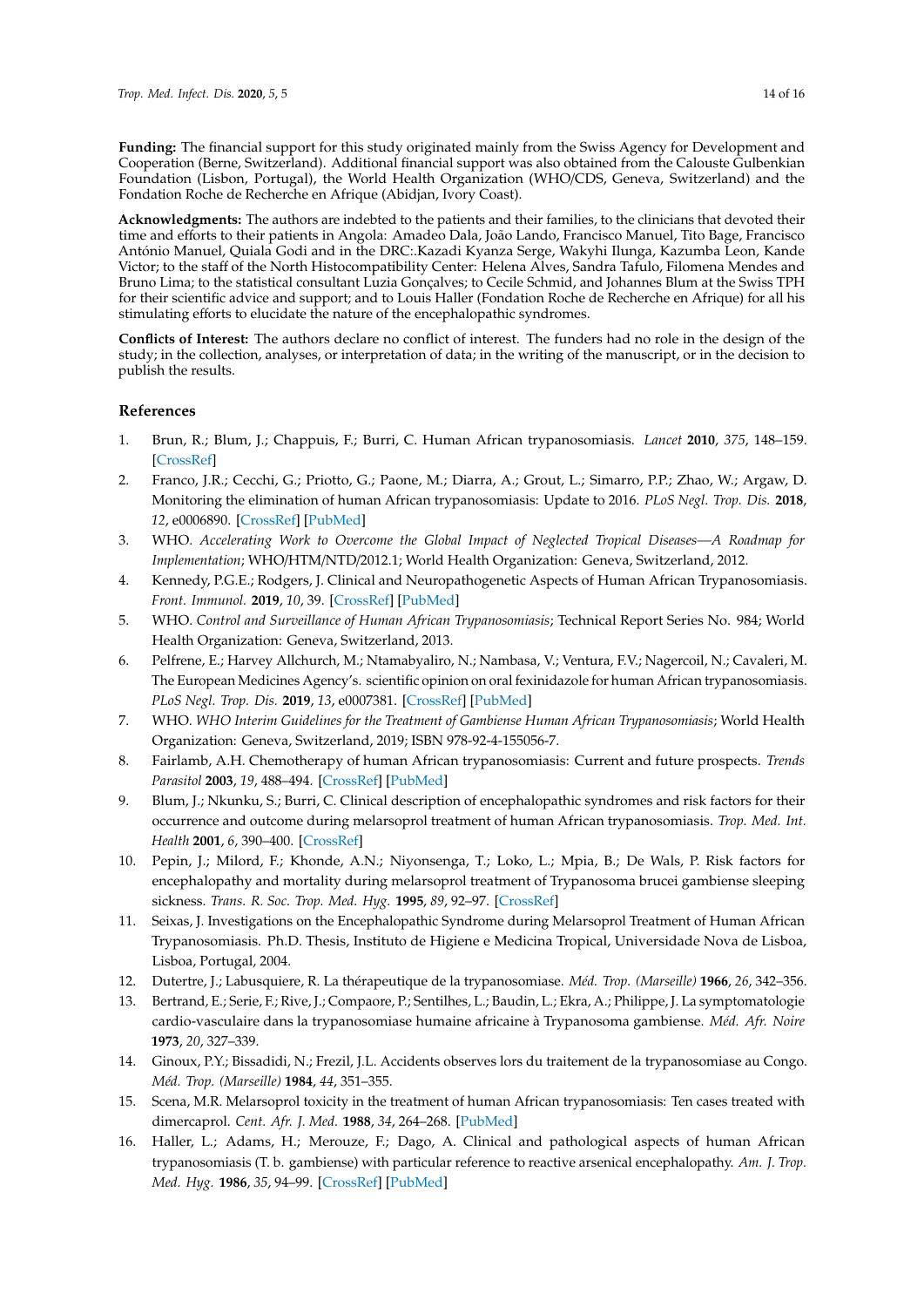- <span id="page-14-0"></span>17. Atouguia, J.L.M.; Kennedy, P.G.E. Neurological aspects of human African trypanosomiasis. In *Infectious Diseases of the Nervous System*, 1st ed.; Davis, L.E., Kennedy, P.G.E., Eds.; Reed Educational and Professional Publishing Ltd.: Oxford, UK, 2000.
- <span id="page-14-1"></span>18. Pepin, J.; Milord, F. African trypanosomiasis and drug-induced encephalopathy; risk factors and pathogenesis. *Trans. R. Soc. Trop. Med. Hyg.* **1991**, *85*, 222–224. [\[CrossRef\]](http://dx.doi.org/10.1016/0035-9203(91)90032-T)
- 19. Hunter, C.A.; Jennings, F.W.; Adams, J.H.; Murray, M.; Kennedy, P.G.E. Subcurative chemotherapy and fatal post-treatment reactive encephalopathies in African trypanosomiasis. *Lancet* **1992**, *339*, 956–958. [\[CrossRef\]](http://dx.doi.org/10.1016/0140-6736(92)91531-C)
- 20. Bouteille, B.; Millet, P.; Enanga, B.; Mezui Me, J.; Keita, M.; Jauberteau, M.O.; Georges, A.; Dumas, M. Human African trypanosomiasis, contributions of experimental models. *Bulletin de la Société de Pathologie Exotique et ses Filiales* **1998**, *91*, 127–132.
- <span id="page-14-2"></span>21. Keiser, J.; Ericsson, O.; Burri, C. Investigations of the metabolites of the trypanocidal drug melarsoprol. *Clin. Pharmacol. Ther.* **2000**, *67*, 478–488. [\[CrossRef\]](http://dx.doi.org/10.1067/mcp.2000.105990)
- <span id="page-14-3"></span>22. Choo, S.Y. The HLA system: Genetics, immunology, clinical testing, and clinical implications. *Yonsei Med. J.* **2007**, *48*, 11–23. [\[CrossRef\]](http://dx.doi.org/10.3349/ymj.2007.48.1.11)
- <span id="page-14-4"></span>23. Klein, J.; Sato, A. The HLA system. First of two parts. *N. Engl. J. Med.* **2000**, *343*, 702–709. [\[CrossRef\]](http://dx.doi.org/10.1056/NEJM200009073431006)
- <span id="page-14-5"></span>24. Singh, N.; Agrawal, S.; Rastogi, A.K. Infectious diseases and immunity: Special reference to major histocompatibility complex. *Emerg. Infect. Dis.* **1997**, *3*, 41–49. [\[CrossRef\]](http://dx.doi.org/10.3201/eid0301.970105)
- <span id="page-14-6"></span>25. Abel, L.; Dessein, A.J. Genetic epidemiology of infectious diseases in humans: Design of population-based studies. *Emerg. Infect. Dis.* **1998**, *4*, 593–603. [\[CrossRef\]](http://dx.doi.org/10.3201/eid0404.980409)
- <span id="page-14-7"></span>26. Saiki, R.K.; Walsh, P.S.; Levenson, C.H.; Erlich, H.A. Genetic analysis of amplified DNA with immobilized sequence-specific oligonucleotide probes. *Proc. Natl. Acad. Sci. USA* **1989**, *86*, 6230–6234. [\[CrossRef\]](http://dx.doi.org/10.1073/pnas.86.16.6230) [\[PubMed\]](http://www.ncbi.nlm.nih.gov/pubmed/2762325)
- 27. Buyse, I.; Decorte, R.; Baens, M.; Cuppens, H.; Semana, G.; Emonds, M.P.; Marynen, P.; Cassiman, J.J. Rapid DNA typing of class II HLA antigens using the polymerase chain reaction and reverse dot blot hybridization. *Tissue Antigens* **1993**, *41*, 1–14. [\[CrossRef\]](http://dx.doi.org/10.1111/j.1399-0039.1993.tb01970.x) [\[PubMed\]](http://www.ncbi.nlm.nih.gov/pubmed/8456438)
- 28. Bugawan, T.L.; Apple, R.; Erlich, H.A. A method for typing polymorphism at the HLA-A locus using PCR amplification and immobilized oligonucleotide probes. *Tissue Antigens* **1994**, *44*, 137–147. [\[CrossRef\]](http://dx.doi.org/10.1111/j.1399-0039.1994.tb02371.x) [\[PubMed\]](http://www.ncbi.nlm.nih.gov/pubmed/7839345)
- <span id="page-14-8"></span>29. Begovich, A.B.; Erlich, H.A. HLA typing for bone marrow transplantation. New polymerase chain reaction-based methods. *JAMA* **1995**, *273*, 586–591. [\[CrossRef\]](http://dx.doi.org/10.1001/jama.1995.03520310084034) [\[PubMed\]](http://www.ncbi.nlm.nih.gov/pubmed/7837393)
- <span id="page-14-9"></span>30. Bodmer, J.G.; Bodmer, W.F. Studies on African Pygmies. IV. A comparative study of the HLA polymorphism in the Babinga Pygmies and other African and Caucasian populations. *Am. J. Hum. Genet.* **1970**, *22*, 396–411. [\[PubMed\]](http://www.ncbi.nlm.nih.gov/pubmed/4194182)
- <span id="page-14-10"></span>31. Burri, C.; Nkunku, S.; Merolle, A.; Smith, T.; Blum, J.; Brun, R. Efficacy of new, concise schedule for melarsoprol in treatment of sleeping sickness caused by Trypanosoma brucei gambiense: A randomised trial. *Lancet* **2000**, *355*, 1419–1425. [\[CrossRef\]](http://dx.doi.org/10.1016/S0140-6736(00)02141-3)
- <span id="page-14-11"></span>32. Tenembaum, S.; Chitnis, T.; Ness, J.; Hahn, J.S. Acute disseminated encephalomyelitis. *Neurology* **2007**, *68*, S23–S36. [\[CrossRef\]](http://dx.doi.org/10.1212/01.wnl.0000259404.51352.7f)
- <span id="page-14-12"></span>33. Lann, M.A.; Lovell, M.A.; Kleinschmidt-DeMasters, B.K. Acute hemorrhagic leukoencephalitis: A critical entity for forensic pathologists to recognize. *Am. J. Forensic. Med. Pathol.* **2010**, *1*, 7–11. [\[CrossRef\]](http://dx.doi.org/10.1097/PAF.0b013e3181c6be92)
- <span id="page-14-13"></span>34. Sina, G.C.; Triolo, N.; Trova, P.; Clabaut, J.M. L'encephalopathie arsenicale lors du traitement de la trypanosomiase humaine africaine a T. gambiense (à propos de 16 cas). *Ann. Société Belg. Méd. Trop.* **1977**, *57*, 67–73.
- <span id="page-14-14"></span>35. Buyst, H. The treatment of T. rhodesiense sleeping sickness, with special reference to its physio-pathological and epidemiological basis. *Ann. Socièté Belg. Méd. Trop.* **1975**, *55*, 95–104.
- <span id="page-14-15"></span>36. Schmid, C.; Richer, M.; Bilenge, C.M.; Josenando, T.; Chappuis, F.; Manthelot, C.R.; Nangouma, A.; Doua, F.; Asumu, P.N.; Simarro, P.P.; et al. Effectiveness of a 10-day melarsoprol schedule for the treatment of late-stage human African trypanosomiasis: Confirmation from a multinational study (IMPAMEL II). *J. Infect. Dis.* **2005**, *191*, 1922–1931. [\[CrossRef\]](http://dx.doi.org/10.1086/429929) [\[PubMed\]](http://www.ncbi.nlm.nih.gov/pubmed/15871127)
- <span id="page-14-16"></span>37. Blum, J.; Schmid, C.; Burri, C. Clinical aspects of 2541 patients with second stage human African trypanosomiasis. *Acta Trop.* **2006**, *97*, 55–64. [\[CrossRef\]](http://dx.doi.org/10.1016/j.actatropica.2005.08.001) [\[PubMed\]](http://www.ncbi.nlm.nih.gov/pubmed/16157286)